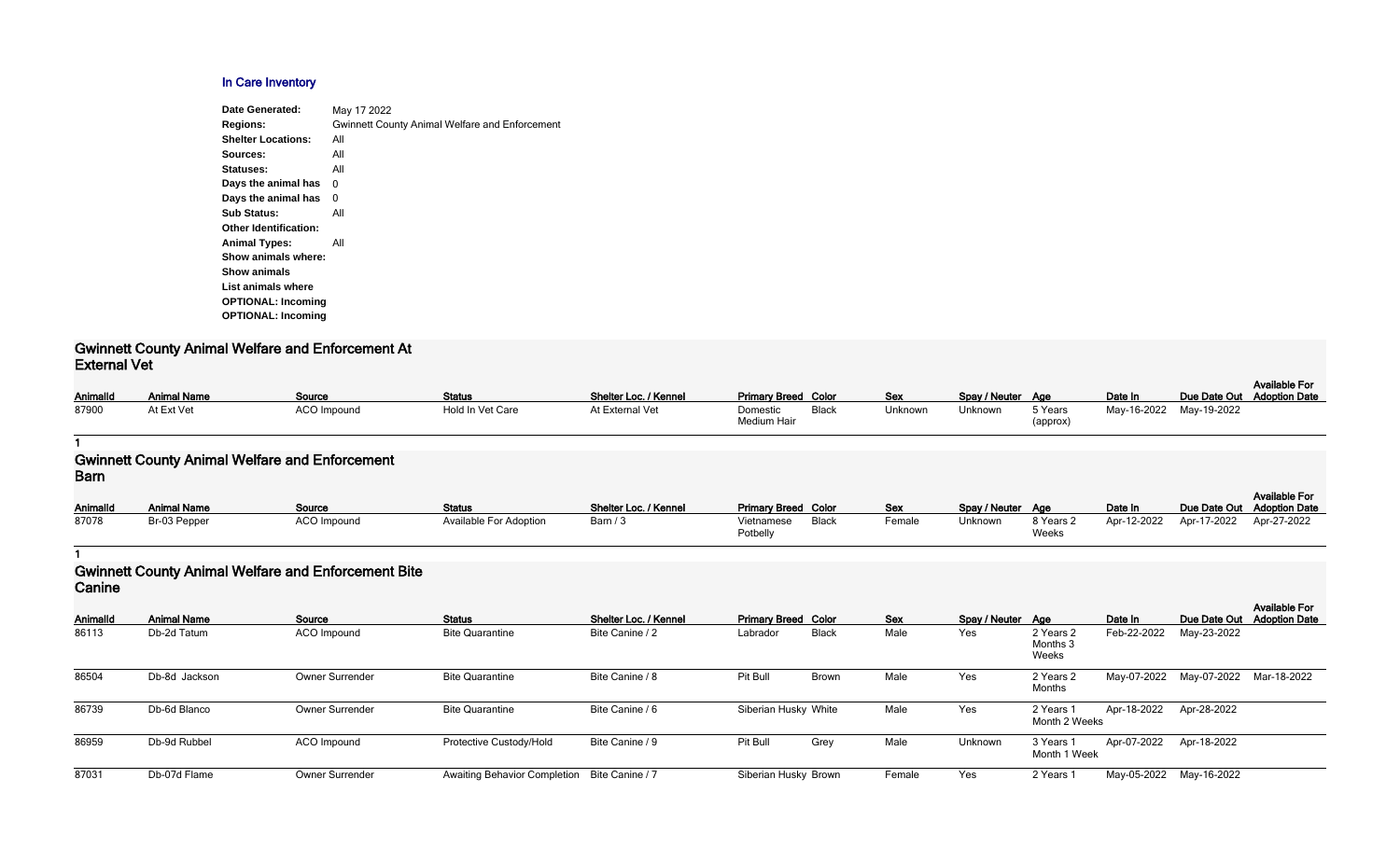|       |               |                    |                         |                  |                      |       |      |         | Month 1 Week                   |                         |                         |
|-------|---------------|--------------------|-------------------------|------------------|----------------------|-------|------|---------|--------------------------------|-------------------------|-------------------------|
| 87570 | Db-1c King    | ACO Impound        | Protective Custody/Hold | Bite Canine / 1  | Pit Bull             | Tan   | Male | Unknown | 4 Years 2<br>Weeks<br>(approx) |                         | May-03-2022 May-03-2022 |
| 87693 | Db-5d Mochi   | ACO Impound        | Protective Custody/Hold | Bite Canine / 5  | Shiba Inu            | Red   | Male | Yes     | 5 Years 9<br>Months 1 Week     | May-09-2022 Jun-01-2022 |                         |
| 87787 | Db-03d Max    | <b>ACO</b> Impound | <b>Bite Quarantine</b>  | Bite Canine / 3  | Siberian Husky White |       | Male | Unknown | 1 Year                         |                         | May-11-2022 May-18-2022 |
| 87844 | Db-10d Falcon | ACO Impound        | <b>Bite Quarantine</b>  | Bite Canine / 10 | Boxer                | White | Male | Unknown | 5 Years 4<br>Months            |                         | May-13-2022 May-23-2022 |

### **Gwinnett County Animal Welfare and Enforcement Bite Feline**

| <b>AnimalId</b> | <b>Animal Name</b> | Source             | <b>Status</b>          | Shelter Loc. / Kennel | <b>Primary Breed Color</b>            | Sex  | Spay / Neuter Age |                  | Date In                 | Due Date Out Adoption Date | <b>Available For</b> |
|-----------------|--------------------|--------------------|------------------------|-----------------------|---------------------------------------|------|-------------------|------------------|-------------------------|----------------------------|----------------------|
| 87771           | Cb-01 Levi         | <b>ACO</b> Impound | <b>Bite Quarantine</b> | Bite Feline / 1       | Grey Tabby<br>Domestic<br>Medium Hair | Male | No                | 7 Months<br>Week | May-10-2022 May-21-2022 |                            |                      |
| 87869           | Cb-02              | ACO Impound        | <b>Bite Quarantine</b> | Bite Feline / 2       | <b>Domestic Short Buff</b><br>Hair    | Male | No.               | 5 Years          | May-15-2022 May-25-2022 |                            |                      |

**2**

### **Gwinnett County Animal Welfare and Enforcement Canine Pod 1 - Large Canine**

| Animalld | <b>Animal Name</b>   | Source                 | <b>Status</b>                 | Shelter Loc. / Kennel                         | <b>Primary Breed Color</b> |                      | Sex    | Spay / Neuter Age |                                            | Date In     | Due Date Out | <b>Available For</b><br><b>Adoption Date</b> |
|----------|----------------------|------------------------|-------------------------------|-----------------------------------------------|----------------------------|----------------------|--------|-------------------|--------------------------------------------|-------------|--------------|----------------------------------------------|
| 64919    | Pen 115 Marlie       | Owner Surrender        | <b>Available For Adoption</b> | Canine Pod 1 - Large Canine /<br>115          | Pit Bull                   | <b>Brindle</b>       | Female | Yes               | 6 Years 6<br>Months 1 Week<br>(approx)     | Nov-06-2018 | May-07-2022  | May-07-2022                                  |
| 66526    | Pen 127c Bandit      | Owner Surrender        | <b>Available For Adoption</b> | Canine Pod 1 - Large Canine /<br>127          | Catahoula                  | <b>Brindle</b>       | Male   | Yes               | 5 Years 2<br>Months 2<br>Weeks             | Feb-24-2022 | Feb-24-2022  | Feb-24-2022                                  |
| 75758    | Pen 117 Diesel       | ACO Impound            | <b>Available For Adoption</b> | Canine Pod 1 - Large Canine / Pit Bull<br>117 |                            | <b>Tiger Brindle</b> | Male   | Yes               | 6 Years 8<br>Months 2<br>Weeks<br>(approx) | Mar-28-2022 | Apr-07-2022  | Apr-08-2022                                  |
| 80395    | Pen 124c Jethro      | <b>Owner Surrender</b> | <b>Available For Adoption</b> | Canine Pod 1 - Large Canine / Pit Bull<br>124 |                            | Grey                 | Male   | Yes               | 2 Years 1<br>Months 2<br>Weeks             | Apr-06-2022 | Apr-06-2022  | Apr-06-2022                                  |
| 83389    | Pen 125 Jellal       | ACO Impound            | <b>Available For Adoption</b> | Canine Pod 1 - Large Canine /<br>125          | American Pit<br>Bull       | <b>Black</b>         | Male   | Yes               | 3 Years 7<br>Months 2<br>Weeks             | Mar-21-2022 | Mar-22-2022  | Mar-22-2022                                  |
| 84800    | Pen 118 Leia         | Owner Surrender - ACO  | <b>Available For Adoption</b> | Canine Pod 1 - Large Canine / Pit Bull<br>118 |                            | Tan                  | Female | Yes               | 7 Years 5<br>Months 1 Week                 | Dec-23-2021 | Dec-23-2021  | Dec-18-2021                                  |
| 85281    | Pen 101 Chance Hw Tx | <b>Owner Surrender</b> | Available For Adoption        | Canine Pod 1 - Large Canine /<br>101          | American Pit<br>Bull       | <b>Black</b>         | Male   | Yes               | 7 Years 4<br>Months 2<br>Weeks<br>(approx) | Mar-28-2022 | Mar-28-2022  | Mar-28-2022                                  |
|          |                      |                        |                               |                                               |                            |                      |        |                   |                                            |             |              |                                              |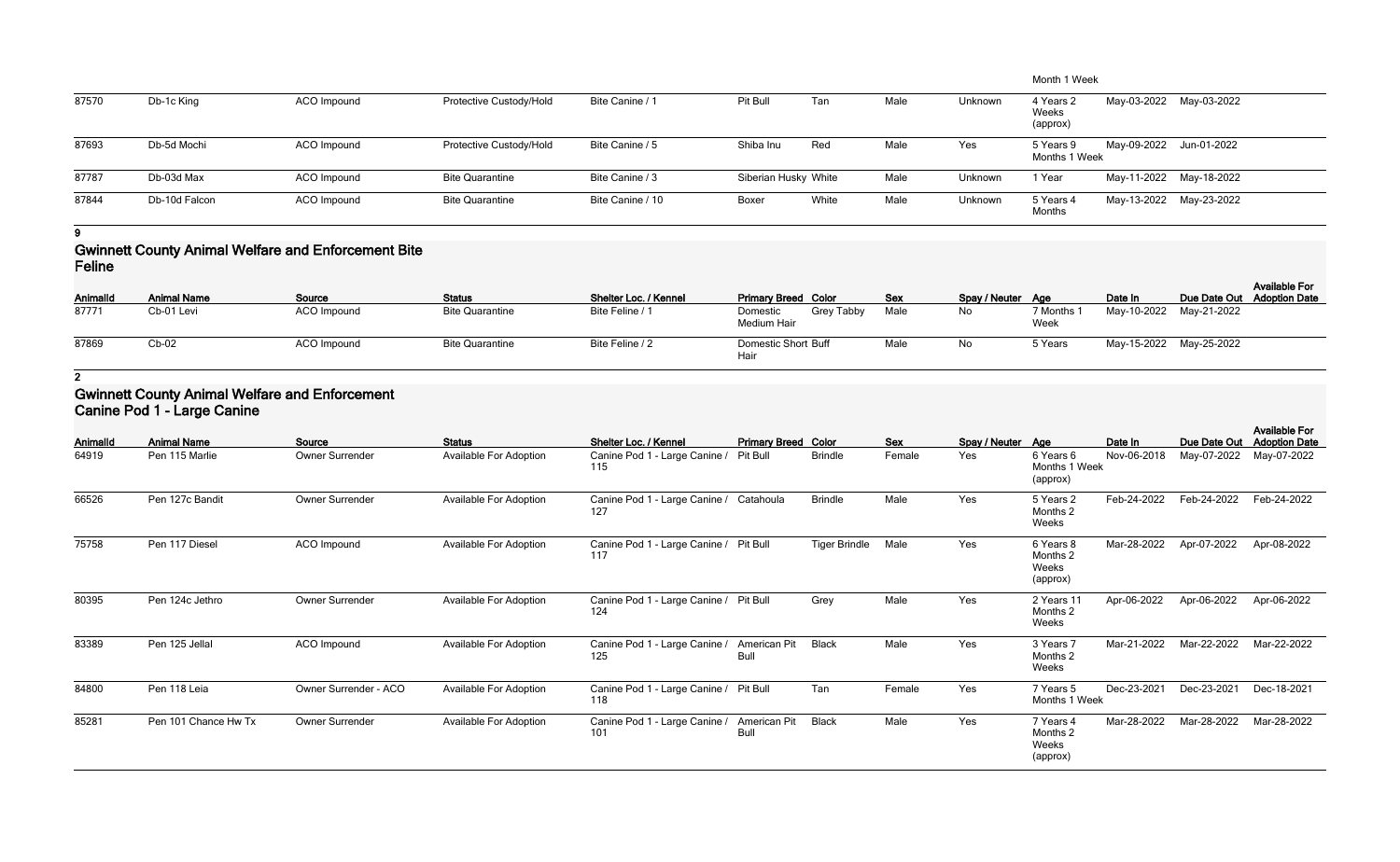| 85494 | Pen 100c Squirrel    | Owner Surrender    | Available For Adoption        | Canine Pod 1 - Large Canine / Dobermann<br>100 |                           | Grey                | Male   | Yes | 2 Years 4<br>Months<br>(approx)        | Apr-29-2022 | Apr-29-2022                         | Jan-19-2022             |
|-------|----------------------|--------------------|-------------------------------|------------------------------------------------|---------------------------|---------------------|--------|-----|----------------------------------------|-------------|-------------------------------------|-------------------------|
| 85586 | Pen 104 Stark        | ACO Impound        | Available For Adoption        | Canine Pod 1 - Large Canine / Labrador<br>104  |                           | Red                 | Male   | yes | 7 Years 3<br>Weeks                     | Jan-24-2022 | Feb-03-2022                         | Feb-03-2022             |
| 85763 | Pen 113 Ginnley      | Owner Surrender    | <b>Available For Adoption</b> | Canine Pod 1 - Large Canine / Shepherd<br>113  |                           | <b>Brown</b>        | Male   | Yes | 1 Year 3<br>Months 2<br>Weeks          | Apr-16-2022 | Apr-16-2022                         | Feb-07-2022             |
| 85786 | Pen 103c Baxter      | Owner Surrender    | <b>Available For Adoption</b> | Canine Pod 1 - Large Canine / Labrador<br>103  |                           | White               | Male   | Yes | 7 Years 2<br>Months                    | Apr-04-2022 | Apr-04-2022                         | Apr-04-2022             |
| 86347 | Pen 114 Malibu Hw Tx | ACO Impound        | Available For Adoption        | Canine Pod 1 - Large Canine / Pit Bull<br>114  |                           | Tan                 | Female | Yes | 4 Years 2<br>Months 1 Week             | Mar-06-2022 | Mar-11-2022                         |                         |
| 86439 | Pen 126 Grouper      | <b>ACO</b> Impound | <b>Available For Adoption</b> | Canine Pod 1 - Large Canine / Pit Bull<br>126  |                           | <b>Black</b>        | Male   | Yes | 1 Year 2<br>Months                     | Mar-10-2022 | Mar-13-2022                         | Mar-15-2022             |
| 86666 | Pen 119 Bugz         | ACO Impound        | <b>Available For Adoption</b> | Canine Pod 1 - Large Canine /<br>119           | American<br><b>Staffy</b> | Tan                 | Male   | Yes | 3 Years 1<br>Month 3 Weeks             | Mar-22-2022 | Mar-25-2022                         | Mar-26-2022             |
| 86699 | Pen 123 Thor         | Owner Surrender    | <b>Available For Adoption</b> | Canine Pod 1 - Large Canine /<br>123           | <b>Pit Bull</b>           | Tan                 | Male   | Yes | 2 Years 1<br>Month 3 Weeks<br>(approx) | Apr-20-2022 | Apr-20-2022                         | Apr-20-2022             |
| 86705 | Pen 112 Patrick      | ACO Impound        | Available For Adoption        | Canine Pod 1 - Large Canine / Pit Bull<br>112  |                           | <b>Brown</b>        | Male   | Yes | 2 Years 1<br>Month 3 Weeks             | Mar-24-2022 | Mar-28-2022                         | Mar-29-2022             |
| 86793 | Pen 106 Lloyd        | ACO Impound        | Available For Adoption        | Canine Pod 1 - Large Canine / Pit Bull<br>106  |                           | <b>Blue Brindle</b> | Male   | Yes | 2 Years 1<br>Month 2 Weeks             | Mar-30-2022 | Apr-02-2022                         | Apr-02-2022             |
| 86812 | Pen 110 Odessa       | ACO Impound        | <b>Available For Adoption</b> | Canine Pod 1 - Large Canine / Pit Bull<br>110  |                           | Grey                | Female | Yes | 6 Years 1<br>Month 2 Weeks             | Apr-01-2022 | Apr-04-2022                         | Apr-05-2022             |
| 87020 | Pen 120 Kai          | ACO Impound        | Available For Adoption        | Canine Pod 1 - Large Canine / Boxer<br>120     |                           | <b>Brindle</b>      | Female | Yes | 2 Years 1<br>Month                     | Apr-09-2022 | Apr-13-2022                         | Apr-21-2022             |
| 87168 | Pen 107 Cam          | ACO Impound        | Available For Adoption        | Canine Pod 1 - Large Canine / Labrador<br>107  |                           | <b>Brown</b>        | Male   | yes | 3 Years 1<br>Month                     | Apr-16-2022 | Apr-20-2022                         | Apr-21-2022             |
| 87224 | Pen 116 Lavato       | ACO Impound        | <b>Available For Adoption</b> | Canine Pod 1 - Large Canine / Pit Bull<br>116  |                           | <b>Brown</b>        | Female | yes | 3 Years 3<br>Weeks                     | Apr-19-2022 | Apr-22-2022                         | Apr-23-2022             |
| 87298 | Pen 102 Spork        | Owner Surrender    | <b>Available For Adoption</b> | Canine Pod 1 - Large Canine / Boxer<br>102     |                           | <b>Brown</b>        | Male   | Yes | 2 Years 3<br>Weeks                     |             | May-05-2022 May-05-2022             | May-05-2022             |
| 87326 | Pen 105 Friday       | ACO Impound        | <b>Available For Adoption</b> | Canine Pod 1 - Large Canine / Labrador<br>105  |                           | Tri Color           | Male   | Yes | 5 Years 3<br>Weeks<br>(approx)         | Apr-25-2022 |                                     | May-05-2022 May-06-2022 |
| 87417 | Pen 122 Sparky       | ACO Impound        | <b>Available For Adoption</b> | Canine Pod 1 - Large Canine / Pit Bull<br>122  |                           | Blue                | Male   | Yes | 2 Years 2<br>Weeks                     | Apr-28-2022 | May-02-2022                         | May-03-2022             |
| 87464 | Pen 111 Tulip        | ACO Impound        | <b>Available For Adoption</b> | Canine Pod 1 - Large Canine / Pit Bull<br>111  |                           | Red                 | Female | Yes | 2 Years 2<br>Weeks                     | Apr-29-2022 | May-02-2022                         | May-04-2022             |
| 87528 | Pen 109 Farva        | ACO Impound        | <b>Awaiting Transfer</b>      | Canine Pod 1 - Large Canine / Labrador<br>109  |                           | Tri Color           | Male   | Yes | 1 Year 6<br>Months 1 Week              |             | May-02-2022 May-05-2022 May-07-2022 |                         |
| 87564 | Pen 121 Fluffy       | ACO Impound        | <b>Available For Adoption</b> | Canine Pod 1 - Large Canine / Pit Bull<br>121  |                           | Grey                | Male   | Yes | 5 Years 2<br>Weeks                     | May-03-2022 | May-06-2022 May-07-2022             |                         |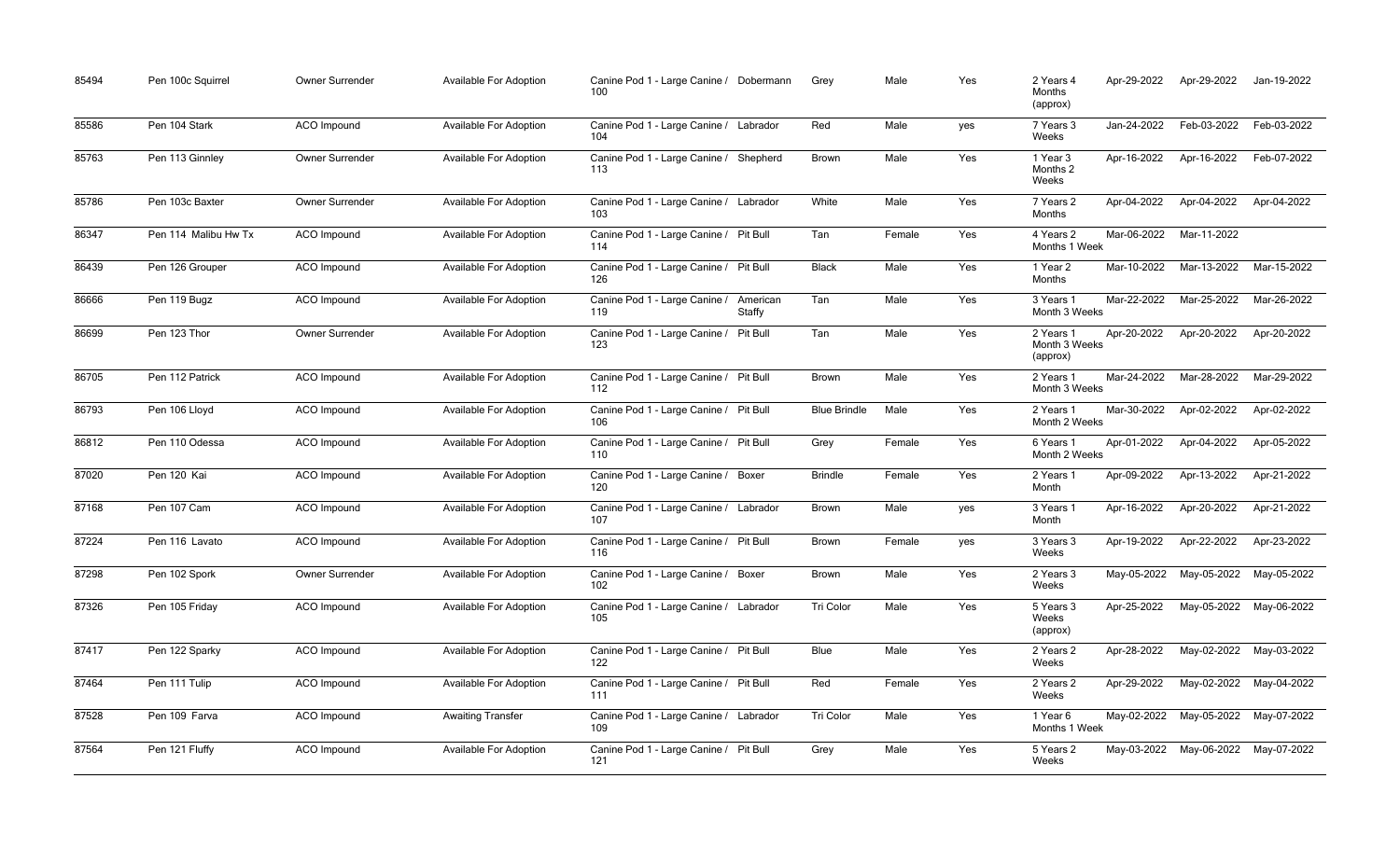| 87627 | Pen 108c Yugi | Impound | Available for Adoption -    | Canine Pod 1<br>Large Canine / | German   | <b>Brown</b> | Male |
|-------|---------------|---------|-----------------------------|--------------------------------|----------|--------------|------|
|       |               |         | <b>Awaiting Spay/Neuter</b> | 108                            | Shephera |              |      |

# **Gwinnett County Animal Welfare and Enforcement Canine Pod 2 - Large Canine**

|                 | Carille Fou Z - Large Carille |                        |                               |                                                |                            |                |        |                   |                                            |             |                                           |                                              |
|-----------------|-------------------------------|------------------------|-------------------------------|------------------------------------------------|----------------------------|----------------|--------|-------------------|--------------------------------------------|-------------|-------------------------------------------|----------------------------------------------|
| <b>AnimalId</b> | <b>Animal Name</b>            | Source                 | <b>Status</b>                 | Shelter Loc. / Kennel                          | <b>Primary Breed Color</b> |                | Sex    | Spay / Neuter Age |                                            | Date In     | Due Date Out                              | <b>Available For</b><br><b>Adoption Date</b> |
| 72042           | Pen 143 Jasper Hw Tx          | Owner Surrender        | <b>Available For Adoption</b> | Canine Pod 2 - Large Canine /<br>143           | Pit Bull                   | <b>Brown</b>   | Male   | Yes               | 4 Years 5<br>Months 1 Week                 | Mar-23-2022 | Mar-23-2022                               | Mar-23-2022                                  |
| 76189           | Pen 132 Silk                  | ACO Impound            | <b>Available For Adoption</b> | Canine Pod 2 - Large Canine / Pit Bull<br>132  |                            | Red            | Male   | yes               | 4 Years 7<br>Months 4<br>Weeks             | May-05-2022 | May-15-2022                               | May-17-2022                                  |
| 76619           | Pen 141 Barry                 | Owner Surrender        | <b>Available For Adoption</b> | Canine Pod 2 - Large Canine / Pit Bull<br>141  |                            | <b>Brindle</b> | Male   | Yes               | 3 Years 7<br>Months<br>(approx)            | Dec-23-2021 | Dec-23-2021                               | Dec-28-2021                                  |
| 77752           | Pen 155c Abby                 | Owner Surrender        | <b>Available For Adoption</b> | Canine Pod 2 - Large Canine / Shepherd<br>155  |                            | <b>Brindle</b> | Female | Yes               | 2 Years 11<br>Months                       | Feb-18-2022 | Feb-18-2022                               |                                              |
| 79516           | Pen 152c Momo                 | ACO Impound            | <b>Available For Adoption</b> | Canine Pod 2 - Large Canine / Labrador<br>152  |                            | <b>Black</b>   | Female | Yes               | 4 Years 1<br>Month (approx)                | May-09-2022 | May-19-2022                               | May-19-2022                                  |
| 82276           | Pen 149c Jack                 | Owner Surrender        | <b>Available For Adoption</b> | Canine Pod 2 - Large Canine / Labrador<br>149  |                            | White          | Male   | Yes               | 2 Years 9<br>Months<br>(approx)            | Jan-22-2022 | Jan-22-2022                               | Jan-22-2022                                  |
| 83218           | Pen 136c Paris                | <b>Owner Surrender</b> | <b>Available For Adoption</b> | Canine Pod 2 - Large Canine / Labrador<br>136  |                            | Tan            | Female | Yes               | 8 Years 7<br>Months 3<br>Weeks<br>(approx) | Jan-03-2022 | Jan-13-2022                               |                                              |
| 85787           | Pen 153c Jonah                | ACO Impound            | <b>Available For Adoption</b> | Canine Pod 2 - Large Canine / Pit Bull<br>153  |                            | Red            | Male   | Yes               | 2 Years 3<br>Months 2<br>Weeks             | Feb-03-2022 | Feb-12-2022                               | Feb-18-2022                                  |
| 85846           | Pen 138 Diego Tx              | ACO Impound            | <b>Available For Adoption</b> | Canine Pod 2 - Large Canine / Pit Bull<br>138  |                            | Brown          | Male   | Yes               | 1 Year 9<br>Months 1 Week                  | Feb-07-2022 | Feb-10-2022                               | Feb-12-2022                                  |
| 86088           | Pen 134 Teddy                 | ACO Impound            | <b>Available For Adoption</b> | Canine Pod 2 - Large Canine / Pit Bull<br>134  |                            | Tan            | Male   | Yes               | 1 Year 2<br>Months 3<br>Weeks<br>(approx)  | Feb-20-2022 | Feb-20-2022                               | Feb-23-2022                                  |
| 86114           | Pen 150 Bosco Hw Tx           | Transfer In            | Available For Adoption        | Canine Pod 2 - Large Canine / Pit Bull<br>150  |                            | <b>Brown</b>   | Male   | Yes               | 5 Years 2<br>Months 3<br>Weeks             |             | Feb-22-2022    Feb-22-2022    Feb-26-2022 |                                              |
| 86115           | Pen 148 Rhino                 | ACO Impound            | <b>Available For Adoption</b> | Canine Pod 2 - Large Canine / Pit Bull<br>148  |                            | <b>Brindle</b> | Male   | Yes               | 3 Years 2<br>Months 3<br>Weeks             |             | Feb-22-2022    Feb-25-2022    Feb-26-2022 |                                              |
| 86139           | Pen 130c Carlton              | ACO Impound            | <b>Available For Adoption</b> | Canine Pod 2 - Large Canine / Pit Bull<br>130  |                            | <b>Brindle</b> | Male   | yes               | 5 Years 2<br>Months 3<br>Weeks             | Feb-23-2022 | Feb-26-2022                               | Feb-28-2022                                  |
| 86263           | Pen 131 Oakley                | ACO Impound            | <b>Available For Adoption</b> | Canine Pod 2 - Large Canine / Pit Bull<br>-131 |                            | <b>Black</b>   | Male   | Yes               | 1 Year 8<br>Months 2<br>Weeks              | Mar-01-2022 | Mar-04-2022                               | Mar-05-2022                                  |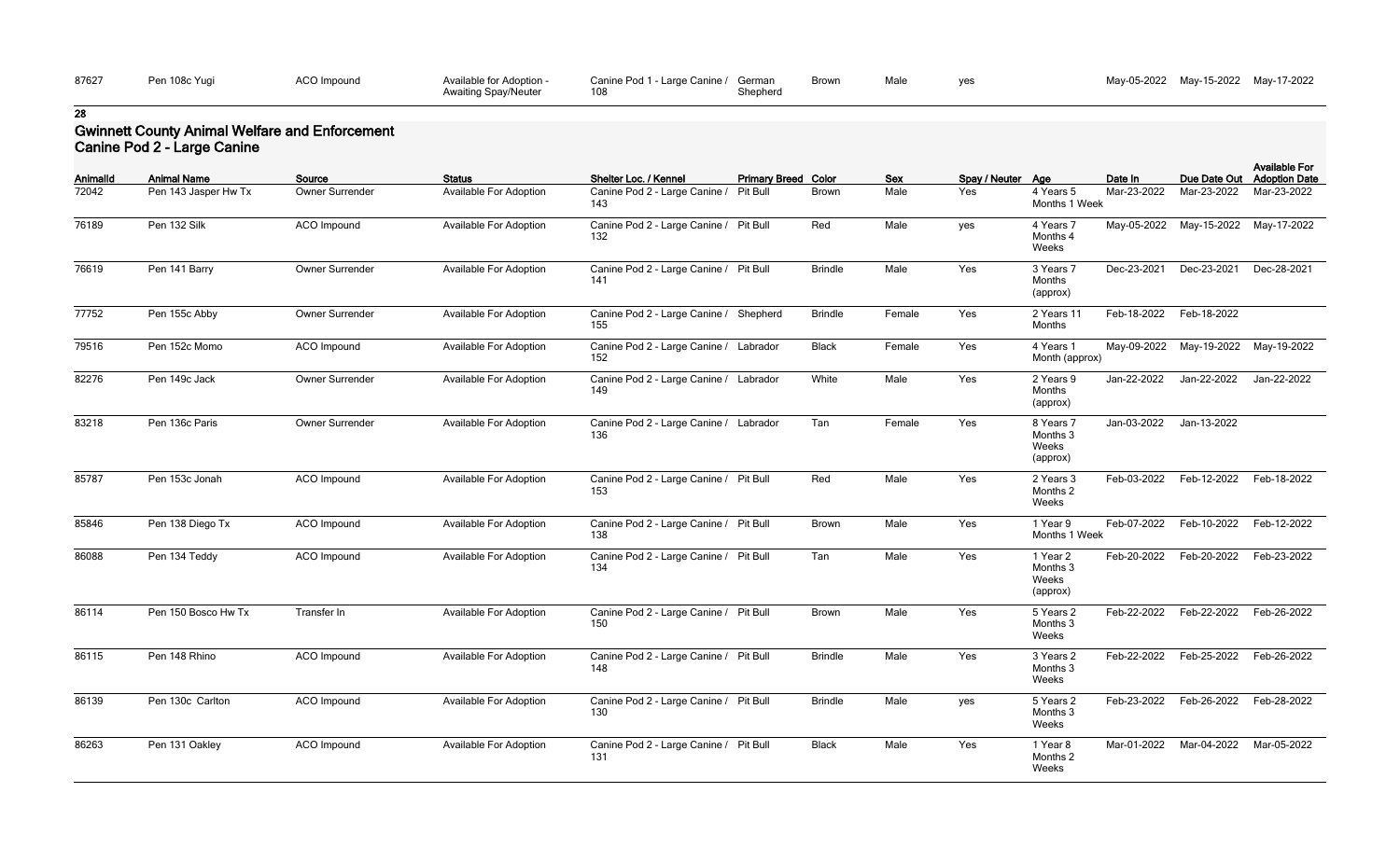| 86400 | Pen 135c Bernard  | ACO Impound        | <b>Available For Adoption</b>            | Canine Pod 2 - Large Canine / Pit Bull<br>135 |                      | <b>Black Brindle</b> | Male   | Yes | 2 Years 2<br>Months 1 Week    | Mar-08-2022 | Mar-11-2022             | Mar-12-2022 |
|-------|-------------------|--------------------|------------------------------------------|-----------------------------------------------|----------------------|----------------------|--------|-----|-------------------------------|-------------|-------------------------|-------------|
| 86788 | Pen 151 Wagner    | <b>ACO</b> Impound | <b>Available For Adoption</b>            | Canine Pod 2 - Large Canine /<br>151          | Pit Bull             | <b>Black</b>         | Male   | Yes | 1 Year 7<br>Months 2<br>Weeks | Mar-30-2022 | Apr-10-2022             | Apr-11-2022 |
| 86884 | Pen 142c Roxie    | ACO Impound        | <b>Available For Adoption</b>            | Canine Pod 2 - Large Canine / Labrador<br>142 |                      | <b>Black</b>         | Female | yes | 4 Years 1<br>Month 1 Week     | Apr-05-2022 | Apr-08-2022             | Apr-09-2022 |
| 86996 | Pen 144d Pretzel  | ACO Impound        | <b>Awaiting Behavioral</b><br>Assessment | Canine Pod 2 - Large Canine / Pit Bull<br>144 |                      | <b>Brown</b>         | Male   | No  | 2 Years 1<br>Month 1 Week     | Apr-08-2022 | Apr-11-2022             |             |
| 87101 | Pen 129 Tank      | ACO Impound        | <b>Available For Adoption</b>            | Canine Pod 2 - Large Canine / Pit Bull<br>129 |                      | <b>Black</b>         | Male   | Yes | 4 Years 1<br>Month            | Apr-13-2022 | Apr-16-2022             | Apr-18-2022 |
| 87203 | Pen 128c Anemone  | ACO Impound        | <b>Available For Adoption</b>            | Canine Pod 2 - Large Canine / Pit Bull<br>128 |                      | <b>Brown</b>         | Female | Yes | 3 Years 4<br>Weeks            | Apr-18-2022 | Apr-21-2022             | Apr-22-2022 |
| 87311 | Pen 139 Colander  | ACO Impound        | <b>Available For Adoption</b>            | Canine Pod 2 - Large Canine / Pit Bull<br>139 |                      | <b>Brown Brindle</b> | Female | Yes | 3 Years 3<br>Weeks            | Apr-24-2022 | Apr-28-2022             | Apr-29-2022 |
| 87317 | Pen 146 Elijah    | ACO Impound        | <b>Available For Adoption</b>            | Canine Pod 2 - Large Canine / Labrador<br>146 |                      | <b>Brown</b>         | Male   | Yes | 2 Years 3<br>Weeks            | Apr-25-2022 | Apr-28-2022             | Apr-28-2022 |
| 87490 | Pen 140 Keanu     | <b>ACO</b> Impound | <b>Available For Adoption</b>            | Canine Pod 2 - Large Canine / Pit Bull<br>140 |                      | Grey                 | Male   | Yes | 1 Year 6<br>Months 2<br>Weeks | Apr-30-2022 | May-03-2022             | May-04-2022 |
| 87552 | Pen 145 Dice      | <b>ACO</b> Impound | <b>Available For Adoption</b>            | Canine Pod 2 - Large Canine /<br>145          | Boxer                | White                | Male   | Yes | 3 Years 2<br>Weeks            | May-03-2022 | May-06-2022             | May-07-2022 |
| 87594 | Pen 154c Marigold | <b>ACO</b> Impound | <b>Available For Adoption</b>            | Canine Pod 2 - Large Canine /<br>154          | Belgian<br>Malinois  | <b>Brown</b>         | Female | Yes | 2 Years 1<br>Week             | May-04-2022 | May-07-2022             | May-09-2022 |
| 87659 | Pen 147 Monkey    | ACO Impound        | <b>Available For Adoption</b>            | Canine Pod 2 - Large Canine /<br>147          | Pit Bull             | Tan                  | Female | Yes | 3 Years 1<br>Week             |             | May-06-2022 May-09-2022 |             |
| 87707 | Pen 137 Buggie    | <b>ACO</b> Impound | <b>Available For Adoption</b>            | Canine Pod 2 - Large Canine /<br>137          | Siberian Husky Brown |                      | Female | Yes | 2 Years 1<br>Week             | May-09-2022 | May-12-2022             | May-13-2022 |

### **Gwinnett County Animal Welfare and Enforcement Canine Pod 3 - Medium Canine**

| Animalld | <b>Animal Name</b> | Source                 | <b>Status</b>                 | Shelter Loc. / Kennel                 | <b>Primary Breed Color</b> |              | <b>Sex</b> | Spay / Neuter Age |                                            | Date In     | Due Date Out | <b>Available For</b><br><b>Adoption Date</b> |
|----------|--------------------|------------------------|-------------------------------|---------------------------------------|----------------------------|--------------|------------|-------------------|--------------------------------------------|-------------|--------------|----------------------------------------------|
| 53221    | Pen 164 Otto       | <b>Owner Surrender</b> | <b>Available For Adoption</b> | Canine Pod 3 - Medium<br>Canine / 164 | Pit Bull                   | <b>Blue</b>  | Male       | Yes               | 7 Years 6<br>Months 3<br>Weeks<br>(approx) | Mar-30-2022 | Mar-30-2022  | Mar-30-2022                                  |
| 59856    | Pen 161 Montana    | ACO Impound            | <b>Available For Adoption</b> | Canine Pod 3 - Medium<br>Canine / 161 | Pit Bull                   | <b>Brown</b> | Male       | Yes               | 6 Years 4<br>Months 1 Week                 | Apr-25-2022 | Apr-25-2022  | Apr-28-2022                                  |
| 76620    | Pen 179 Cali       | <b>Owner Surrender</b> | <b>Available For Adoption</b> | Canine Pod 3 - Medium<br>Canine / 179 | Pit Bull                   | Grey         | Female     | Yes               | 6 Years 7<br>Months<br>(approx)            | Dec-23-2021 | Dec-23-2021  | Dec-28-2021                                  |
| 80775    | Pen 162 Cary       | ACO Impound            | <b>Available For Adoption</b> | Canine Pod 3 - Medium<br>Canine / 162 | Pit Bull                   | <b>Black</b> | Female     | Yes               | 1 Year 11<br>Months                        | Oct-25-2021 | Nov-04-2021  | Nov-04-2021                                  |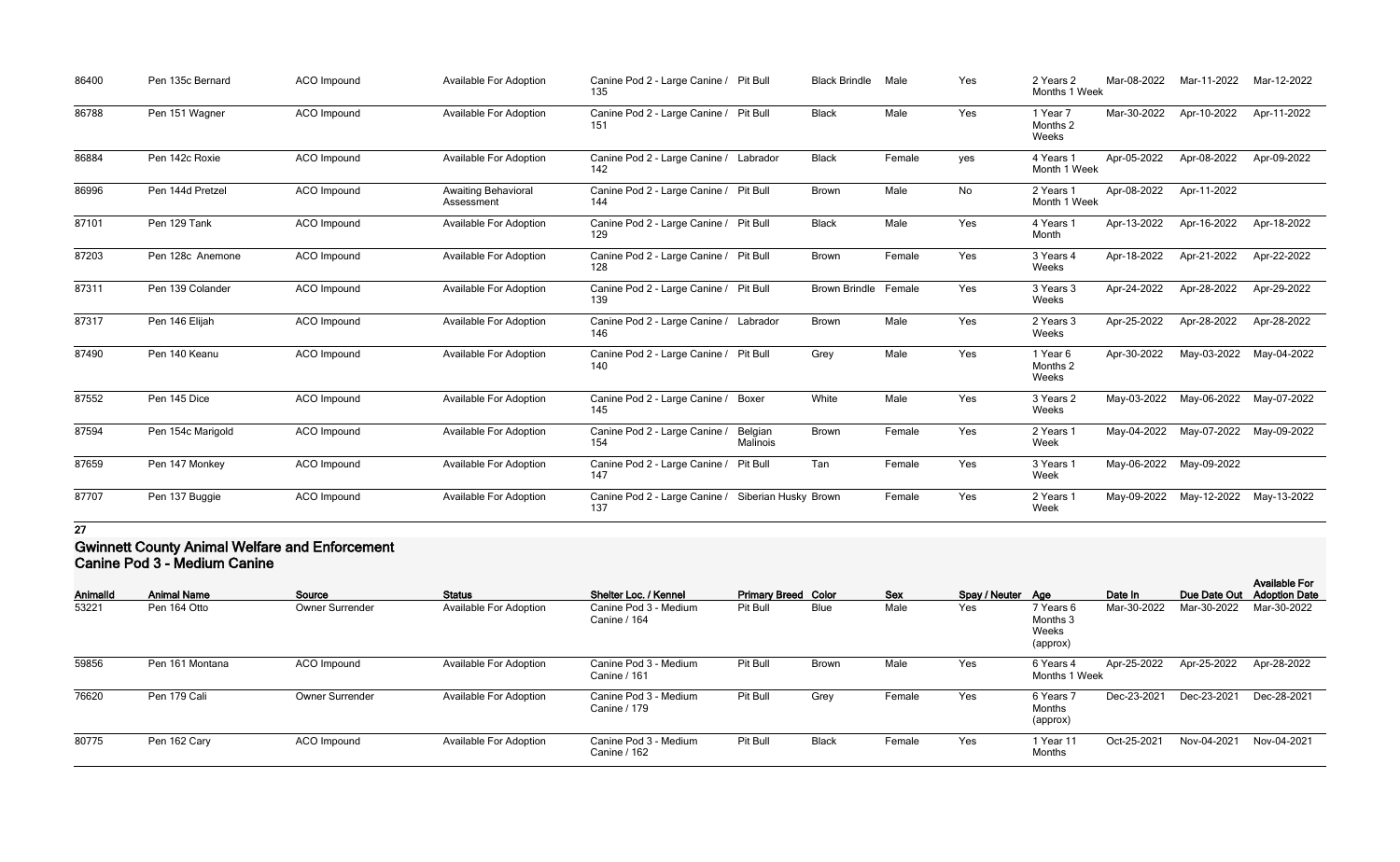| 85122 | Pen 158c Bell         | Owner Surrender        | <b>Available For Adoption</b> | Canine Pod 3 - Medium<br><b>Canine / 158</b> | Pit Bull             | Slate                     | Female | Yes | 2 Years 4<br>Months 3<br>Weeks         | Feb-18-2022 | Feb-18-2022                         | Feb-18-2022 |
|-------|-----------------------|------------------------|-------------------------------|----------------------------------------------|----------------------|---------------------------|--------|-----|----------------------------------------|-------------|-------------------------------------|-------------|
| 85147 | Pen 176 Mcfly Hw Tx   | <b>ACO</b> Impound     | <b>Available For Adoption</b> | Canine Pod 3 - Medium<br>Canine / 176        | Pit Bull             | White                     | Male   | Yes | 1 Year 10<br>Months 3<br>Weeks         | Dec-23-2021 | Dec-28-2021                         | Dec-30-2021 |
| 85256 | Pen 170c Linus        | <b>ACO</b> Impound     | Available For Adoption        | Canine Pod 3 - Medium<br><b>Canine / 170</b> | Pit Bull             | <b>Black</b>              | Male   | Yes | 2 Years 4<br>Months 2<br>Weeks         | Dec-31-2021 | Jan-05-2022                         | Jan-06-2022 |
| 85370 | Pen 168c Blue         | <b>ACO</b> Impound     | <b>Available For Adoption</b> | Canine Pod 3 - Medium<br><b>Canine / 168</b> | American Pit<br>Bull | White                     | Male   | Yes | 2 Years 4<br>Months 1 Week             | Mar-14-2022 | Mar-24-2022                         | Mar-24-2022 |
| 85405 | Pen 177 Oreo Hwtx     | ACO Impound            | Available For Adoption        | Canine Pod 3 - Medium<br>Canine / 177        | Pit Bull             | <b>Black</b>              | Female | Yes | 2 Years 4<br>Months                    | Jan-10-2022 | Jan-20-2022                         | Jan-21-2022 |
| 85466 | Pen 181c Boss         | <b>Owner Surrender</b> | Available For Adoption        | Canine Pod 3 - Medium<br><b>Canine / 181</b> | English<br>Foxhound  | <b>Tri Color</b>          | Male   | Yes | 4 Years 4<br>Months                    | Jan-13-2022 | Jan-13-2022                         | Jan-14-2022 |
| 85687 | Pen 182 Sasha         | <b>ACO</b> Impound     | <b>Available For Adoption</b> | Canine Pod 3 - Medium<br><b>Canine / 182</b> | Pit Bull             | Brown Brindle Female      |        | yes | 1 Year 9<br>Months 2<br>Weeks          | Jan-29-2022 | Feb-02-2022                         | Feb-03-2022 |
| 85802 | Pen 175c Churizo      | <b>ACO</b> Impound     | Available For Adoption        | Canine Pod 3 - Medium<br>Canine / 175        | Pit Bull             | <b>Brown Brindle Male</b> |        | Yes | 4 Years 3<br>Months 1 Week<br>(approx) | Feb-04-2022 | Feb-08-2022                         | Feb-09-2022 |
| 86084 | Pen 173c Orca         | <b>ACO</b> Impound     | <b>Available For Adoption</b> | Canine Pod 3 - Medium<br>Canine / 173        | Pit Bull             | <b>Brown Brindle Male</b> |        | Yes | 4 Years 2<br>Months 4<br>Weeks         | Feb-19-2022 | Feb-24-2022                         | Feb-25-2022 |
| 86257 | Pen 167c Ciara        | <b>ACO</b> Impound     | Available For Adoption        | Canine Pod 3 - Medium<br><b>Canine / 167</b> | Pit Bull             | <b>Brown</b>              | Female | Yes | 2 Years 2<br>Months 2<br>Weeks         | Mar-01-2022 | Mar-04-2022                         | Mar-05-2022 |
| 86261 | Pen 169c Roscoe Hw Tx | <b>Owner Surrender</b> | <b>Available For Adoption</b> | Canine Pod 3 - Medium<br>Canine / 169        | Labrador             | <b>Brown</b>              | Male   | Yes | 4 Years 2<br>Months 2<br>Weeks         |             | May-02-2022 May-13-2022             | May-17-2022 |
| 86781 | Pen 165 Midori        | ACO Impound            | <b>Available For Adoption</b> | Canine Pod 3 - Medium<br>Canine / 165        | <b>Blue Heeler</b>   | <b>Brown</b>              | Female | Yes | 2 Years 1<br>Month 2 Weeks             | Mar-29-2022 | Apr-01-2022                         | Apr-02-2022 |
| 86883 | Pen 156 Heyoo         | Owner Surrender        | <b>Available For Adoption</b> | Canine Pod 3 - Medium<br>Canine / 156        | <b>Border Collie</b> | <b>Black</b>              | Male   | Yes | 1 Year 1 Month Apr-13-2022<br>1 Week   |             | Apr-13-2022                         | Apr-09-2022 |
| 86918 | Pen 163 Fez           | ACO Impound            | <b>Available For Adoption</b> | Canine Pod 3 - Medium<br>Canine / 163        | Pit Bull             | <b>Black</b>              | Male   | Yes | 2 Years 1<br>Month 1 Week              | Apr-06-2022 | Apr-09-2022                         | Apr-11-2022 |
| 87021 | Pen 172 Orion         | ACO Impound            | <b>Available For Adoption</b> | Canine Pod 3 - Medium<br>Canine / 172        | Pit Bull             | Grey                      | Male   | Yes | 3 Years 1<br>Month 1 Week              | Apr-09-2022 | Apr-13-2022                         | Apr-14-2022 |
| 87146 | Pen 166 Duke          | Owner Surrender        | <b>Available For Adoption</b> | Canine Pod 3 - Medium<br>Canine / 166        | Pit Bull             | <b>Brown</b>              | Male   | Yes | 5 Years 1<br>Month (approx)            | Apr-28-2022 | Apr-28-2022                         | Apr-19-2022 |
| 87188 | Pen 160 Narwhal       | Owner Surrender        | <b>Available For Adoption</b> | Canine Pod 3 - Medium<br><b>Canine / 160</b> | Shepherd             | <b>Black</b>              | Male   | Yes | 2 Years 4<br>Weeks                     |             | May-13-2022 May-13-2022 May-13-2022 |             |
| 87468 | Pen 157 Petal         | <b>Owner Surrender</b> | <b>Available For Adoption</b> | Canine Pod 3 - Medium<br>Canine / 157        | Shepherd             | <b>Black</b>              | Female | Yes | 2 Years 2<br>Weeks                     | Apr-29-2022 | Apr-29-2022                         | May-02-2022 |
| 87497 | Pen 180 Demi          | Owner Surrender        | <b>Available For Adoption</b> | Canine Pod 3 - Medium<br>Canine / 180        | Siberian Husky Tan   |                           | Female | Yes | 1 Year 2<br>Weeks                      |             | May-12-2022 May-12-2022 May-12-2022 |             |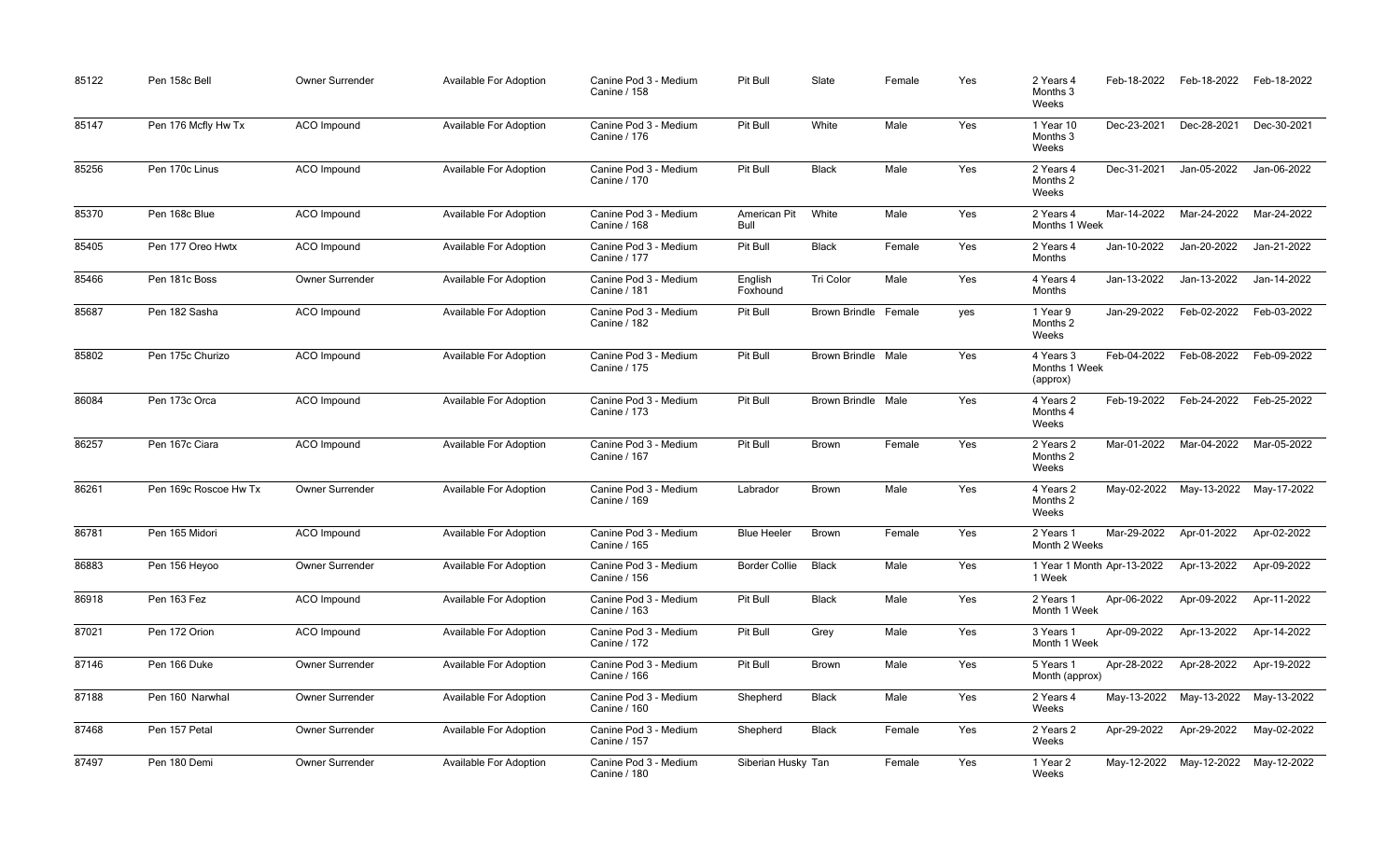| 87509 | Pen 171 Passion | ACO Impound | <b>Available For Adoption</b> | Canine Pod 3 - Medium<br>Canine / 171 | Pit Bull | Black            | Female | Yes | 11 Months 2<br>Weeks | May-01-2022 May-06-2022 | May-09-2022 |
|-------|-----------------|-------------|-------------------------------|---------------------------------------|----------|------------------|--------|-----|----------------------|-------------------------|-------------|
| 87565 | Pen 174 Hart    | ACO Impound | <b>Available For Adoption</b> | Canine Pod 3 - Medium<br>Canine / 174 | Pit Bull | <b>Brindle</b>   | Male   | Yes | 5 Years 2<br>Weeks   | May-03-2022 May-06-2022 | May-07-2022 |
| 87863 | Pen 178 Lucky   | ACO Impound | <b>Available For Adoption</b> | Canine Pod 3 - Medium<br>Canine / 178 | Pit Bull | <b>Brown</b>     | Male   | No  | Year                 | May-14-2022 May-18-2022 | May-19-2022 |
| 87885 | Pen 183 Pinkie  | ACO Impound | <b>Available For Adoption</b> | Canine Pod 3 - Medium<br>Canine / 183 | Boxer    | <b>Red Merle</b> | Female | No  | Year 6<br>Months     | May-16-2022 May-19-2022 | May-20-2022 |

### **Gwinnett County Animal Welfare and Enforcement Canine Pod 4 - Large Puppy**

| Animalld | <b>Animal Name</b>         | Source             | <b>Status</b>                 | Shelter Loc. / Kennel               | <b>Primary Breed Color</b>           |                      | <b>Sex</b> | Spay / Neuter Age |                                        | Date In     | Due Date Out                        | <b>Available For</b><br><b>Adoption Date</b> |
|----------|----------------------------|--------------------|-------------------------------|-------------------------------------|--------------------------------------|----------------------|------------|-------------------|----------------------------------------|-------------|-------------------------------------|----------------------------------------------|
| 67690    | Pen 193 Lucky Hw Tx        | <b>ACO</b> Impound | <b>Available For Adoption</b> | Canine Pod 4 - Large Puppy /<br>193 | Pit Bull                             | <b>Black</b>         | Male       | Yes               | 3 Years 11<br>Months                   | Mar-27-2022 | Mar-27-2022                         | Mar-31-2022                                  |
| 82773    | Pen 196c Maggie            | Owner Surrender    | <b>Available For Adoption</b> | Canine Pod 4 - Large Puppy /<br>196 | German<br>Shorthaired<br>Pointer     | White                | Female     | Yes               | 8 Years 8<br>Months 2<br>Weeks         | Feb-03-2022 | Feb-03-2022                         | Feb-03-2022                                  |
| 86394    | Pen 186 Carin              | <b>ACO</b> Impound | <b>Available For Adoption</b> | Canine Pod 4 - Large Puppy /<br>186 | Pit Bull                             | Red                  | Female     | Yes               | 4 Years 2<br>Months 1 Week             | Mar-08-2022 | Mar-09-2022                         | Mar-09-2022                                  |
| 86572    | Pen 194 Smiley             | <b>ACO</b> Impound | <b>Available For Adoption</b> | Canine Pod 4 - Large Puppy /<br>194 | Labrador                             | <b>Black</b>         | Female     | Yes               | 3 Years 1<br>Month 3 Weeks<br>(approx) | Mar-18-2022 | Mar-21-2022                         | Mar-22-2022                                  |
| 86588    | Pen 185 Chocolate          | <b>ACO</b> Impound | <b>Available For Adoption</b> | Canine Pod 4 - Large Puppy /<br>185 | Staffordshire<br><b>Bull Terrier</b> | Brown                | Female     | Yes               | 1 Year 1 Month Mar-19-2022<br>4 Weeks  |             | Apr-09-2022                         |                                              |
| 86764    | Pen 197 Charleston (hw Tx) | Owner Surrender    | <b>Available For Adoption</b> | Canine Pod 4 - Large Puppy /<br>197 | Pit Bull                             | <b>Black Brown</b>   | Male       | Yes               | 2 Years 1<br>Month 2 Weeks             | May-16-2022 | May-16-2022                         | May-16-2022                                  |
| 86827    | Pen 191 Bamboo             | <b>ACO</b> Impound | <b>Available For Adoption</b> | Canine Pod 4 - Large Puppy /<br>191 | Shepherd                             | Tan                  | Female     | Yes               | 1 Year 1 Month Apr-01-2022<br>2 Weeks  |             | Apr-11-2022                         | Apr-12-2022                                  |
| 87555    | Pen 192 Amy                | <b>ACO</b> Impound | <b>Available For Adoption</b> | Canine Pod 4 - Large Puppy /<br>192 | Labrador                             | <b>Black</b>         | Female     | Yes               | 1 Year 6<br>Months 1 Week              | May-03-2022 | May-06-2022                         | May-07-2022                                  |
| 87614    | Pen 187 Citrus             | <b>ACO</b> Impound | <b>Available For Adoption</b> | Canine Pod 4 - Large Puppy /<br>187 | Siberian Husky Brown                 |                      | Female     | Yes               | 1 Year 5<br>Months 1 Week<br>(approx)  | May-04-2022 | May-07-2022                         | May-09-2022                                  |
| 87657    | Pen 189 Rick               | <b>ACO</b> Impound | <b>Available For Adoption</b> | Canine Pod 4 - Large Puppy /<br>189 | Pit Bull                             | <b>Tiger Brindle</b> | Male       | yes               | 11 Months 1<br>Week (approx)           | May-06-2022 | May-09-2022                         | May-10-2022                                  |
| 87795    | 188                        | <b>ACO</b> Impound | <b>Available For Adoption</b> | Canine Pod 4 - Large Puppy /<br>188 | Rottweiler                           | <b>Black</b>         | Female     | Yes               | 1 Year                                 |             | May-11-2022 May-14-2022 May-17-2022 |                                              |
| 87852    | Pen 184 Ross               | <b>ACO</b> Impound | Available For Adoption        | Canine Pod 4 - Large Puppy /<br>184 | Australian<br>Shepherd               | <b>Tri Color</b>     | Male       | Unknown           | 3 Years                                | May-13-2022 | May-18-2022                         | May-19-2022                                  |

**12**

**Gwinnett County Animal Welfare and Enforcement Canine Pod 4 - Large Puppy Annex**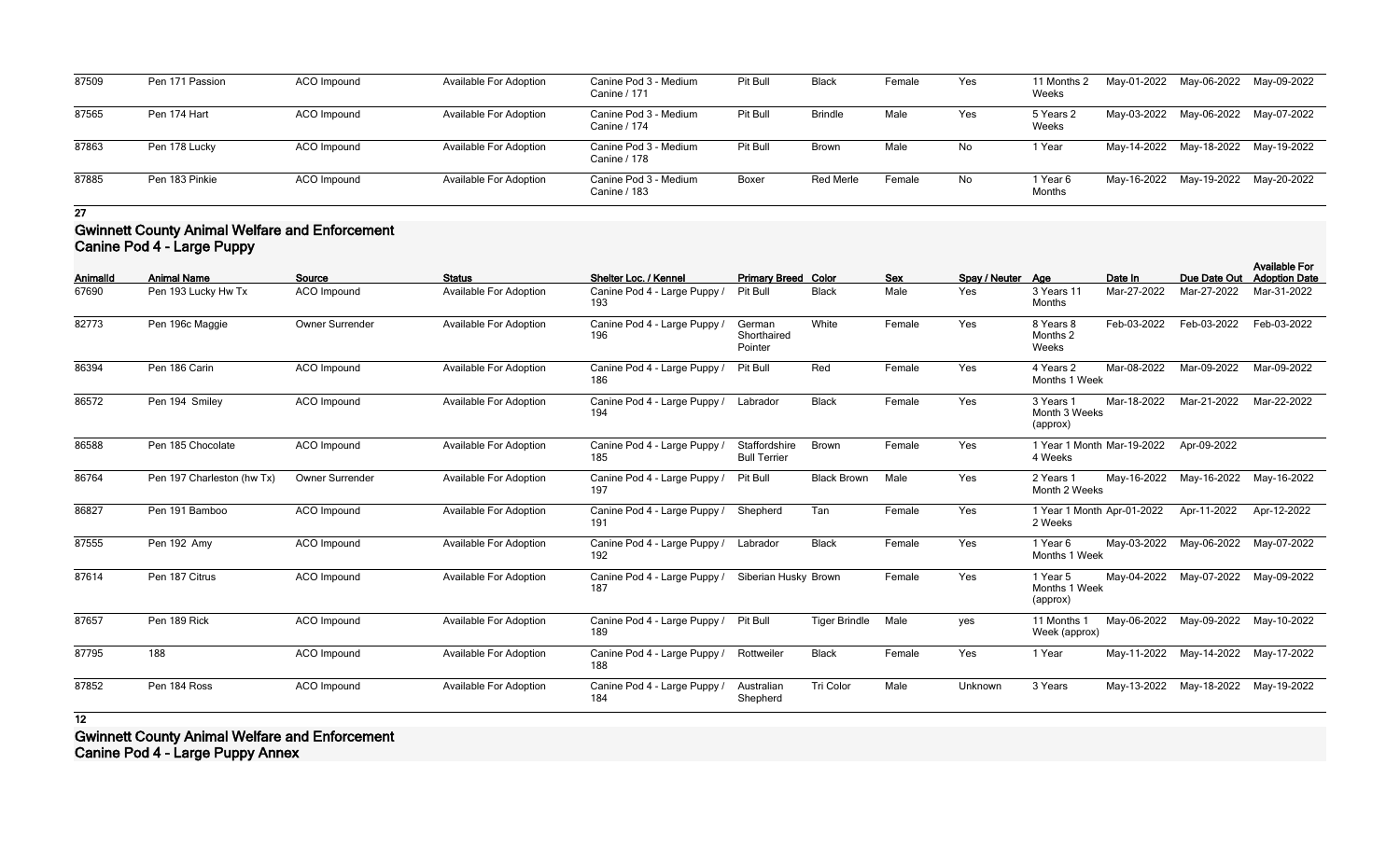| Animalld | <b>Animal Name</b>    | Source                 | <b>Status</b>                                           | Shelter Loc. / Kennel                     | <b>Primary Breed Color</b> |                           | <b>Sex</b> | Spay / Neuter Age |                                 | Date In                   | Due Date Out            | <b>Available For</b><br><b>Adoption Date</b> |
|----------|-----------------------|------------------------|---------------------------------------------------------|-------------------------------------------|----------------------------|---------------------------|------------|-------------------|---------------------------------|---------------------------|-------------------------|----------------------------------------------|
| 84346    | Pen 203c Alex Trebark | ACO Impound            | <b>Available For Adoption</b>                           | Canine Pod 4 - Large Puppy<br>Annex / 203 | Pit Bull                   | <b>Black</b>              | Male       | Yes               | 3 Years 6<br>Months             | Nov-10-2021               | Nov-15-2021             | Nov-16-2021                                  |
| 85865    | Pen 202c Little       | ACO Impound            | <b>Available For Adoption</b>                           | Canine Pod 4 - Large Puppy<br>Annex / 202 | Pit Bull                   | <b>Black</b>              | Male       | Yes               | 1 Year 3<br>Months 1 Week       | Apr-04-2022               | Apr-04-2022             | Apr-18-2022                                  |
| 86145    | Pen 205 Lucy          | <b>Owner Surrender</b> | <b>Available For Adoption</b>                           | Canine Pod 4 - Large Puppy<br>Annex / 205 | Shepherd                   | <b>Black</b>              | Female     | Yes               | 1 Year 2<br>Months 3<br>Weeks   | May-09-2022               | May-09-2022             | May-09-2022                                  |
| 86324    | Pen 199 Celia Hw Tx   | <b>ACO</b> Impound     | <b>Available For Adoption</b>                           | Canine Pod 4 - Large Puppy<br>Annex / 199 | Pit Bull                   | Grey                      | Female     | Yes               | 3 Years 2<br>Months 1 Week      | Mar-04-2022               | Mar-14-2022             | Apr-14-2022                                  |
| 86550    | Pen 209 Honey Bun     | Owner Surrender        | <b>Available For Adoption</b>                           | Canine Pod 4 - Large Puppy<br>Annex / 209 | Pit Bull                   | <b>Brown</b>              | Female     | Yes               | 2 Years 2<br>Months<br>(approx) | Mar-26-2022               | Mar-26-2022             | Mar-26-2022                                  |
| 87357    | Pen 201 Heist         | Owner Surrender        | <b>Available For Adoption</b>                           | Canine Pod 4 - Large Puppy<br>Annex / 201 | Pit Bull                   | <b>Brown</b>              | Male       | Yes               | 5 Years 2<br>Weeks              | Apr-27-2022               | Apr-27-2022             | Apr-27-2022                                  |
| 87416    | Pen 198 Gabriel       | <b>ACO</b> Impound     | <b>Available For Adoption</b>                           | Canine Pod 4 - Large Puppy<br>Annex / 198 | Pit Bull                   | <b>Brindle</b>            | Male       | Yes               | 3 Years 2<br>Weeks              | Apr-28-2022               | May-02-2022             | May-03-2022                                  |
| 87467    | Pen 210c Clover       | ACO Impound            | <b>Available For Adoption</b>                           | Canine Pod 4 - Large Puppy<br>Annex / 210 | Pit Bull                   | <b>Brindle</b>            | Female     | Yes               | 2 Years 2<br>Weeks              | Apr-29-2022               | May-02-2022             | May-03-2022                                  |
| 87562    | Pen 207 Poppy         | ACO Impound            | <b>Available For Adoption</b>                           | Canine Pod 4 - Large Puppy<br>Annex / 207 | Pit Bull                   | <b>Brown Brindle Male</b> |            | Yes               | 4 Years 1<br>Week               | May-03-2022               | May-06-2022             | May-07-2022                                  |
| 87595    | Pen 204 Clout         | ACO Impound            | <b>Available For Adoption</b>                           | Canine Pod 4 - Large Puppy<br>Annex / 204 | Pit Bull                   | Red                       | Male       | yes               |                                 | 1 Year 1 Week May-04-2022 | May-14-2022             | May-16-2022                                  |
| 87665    | Pen 206 Richie        | Owner Surrender        | <b>Available For Adoption</b>                           | Canine Pod 4 - Large Puppy<br>Annex / 206 | Australian<br>Shepherd     | Tri Color                 | Male       | Yes               |                                 | 1 Year 1 Week May-16-2022 | May-16-2022             | May-16-2022                                  |
| 87713    | Pen 200 Tonka         | ACO Impound            | <b>Available For Adoption</b>                           | Canine Pod 4 - Large Puppy<br>Annex / 200 | Pit Bull                   | <b>Brown</b>              | Male       | Yes               | 2 Years 1<br>Week               | May-09-2022               | May-12-2022             | May-13-2022                                  |
| 87860    | Pen 211 Lafeyette     | ACO Impound            | Available for Adoption -<br><b>Awaiting Spay/Neuter</b> | Canine Pod 4 - Large Puppy<br>Annex / 211 | Hound                      | <b>Black</b>              | Male       | Unknown           | 3 Months                        |                           | May-14-2022 May-17-2022 | May-19-2022                                  |
| 87864    | Pen 208 Conrad        | ACO Impound            | <b>Available For Adoption</b>                           | Canine Pod 4 - Large Puppy<br>Annex / 208 | Pit Bull                   | <b>Black</b>              | Male       | Yes               | 4 Years                         | May-14-2022               | May-24-2022             | May-24-2022                                  |

## **Gwinnett County Animal Welfare and Enforcement Canine Pod 5 - Small Puppy**

| <b>AnimalId</b> | .<br><b>Animal Name</b> | Source      | <b>Status</b>                                           | <b>Shelter Loc. / Kennel</b>                 | <b>Primary Breed Color</b> |       | <b>Sex</b> | Spay / Neuter Age |                   | Date In |                                     | <b>Available For</b><br>Due Date Out Adoption Date |
|-----------------|-------------------------|-------------|---------------------------------------------------------|----------------------------------------------|----------------------------|-------|------------|-------------------|-------------------|---------|-------------------------------------|----------------------------------------------------|
| 87670           | Pen 219 <sub>c</sub>    | ACO Impound | <b>Awaiting Behavioral</b><br>Assessment                | Canine Pod 5 - Small Puppy /<br>219          | Maltese                    | Cream | Female     | Yes               | 7 Years 1<br>Week |         | May-07-2022 May-10-2022 May-11-2022 |                                                    |
| 87858           | Pen 216 C               | ACO Impound | Available for Adoption -<br><b>Awaiting Spay/Neuter</b> | Canine Pod 5 - Small Puppy /<br>216          | Chihuahua                  | White | Male       | No                | 2 Years           |         | May-14-2022 May-17-2022 May-18-2022 |                                                    |
| 87895           | Pen 223 Gracie          | ACO Impound | <b>Available For Adoption</b>                           | Canine Pod 5 - Small Puppy / Shepherd<br>223 |                            | Tan   | Female     | No                | 12 Weeks          |         | May-16-2022 May-19-2022 May-20-2022 |                                                    |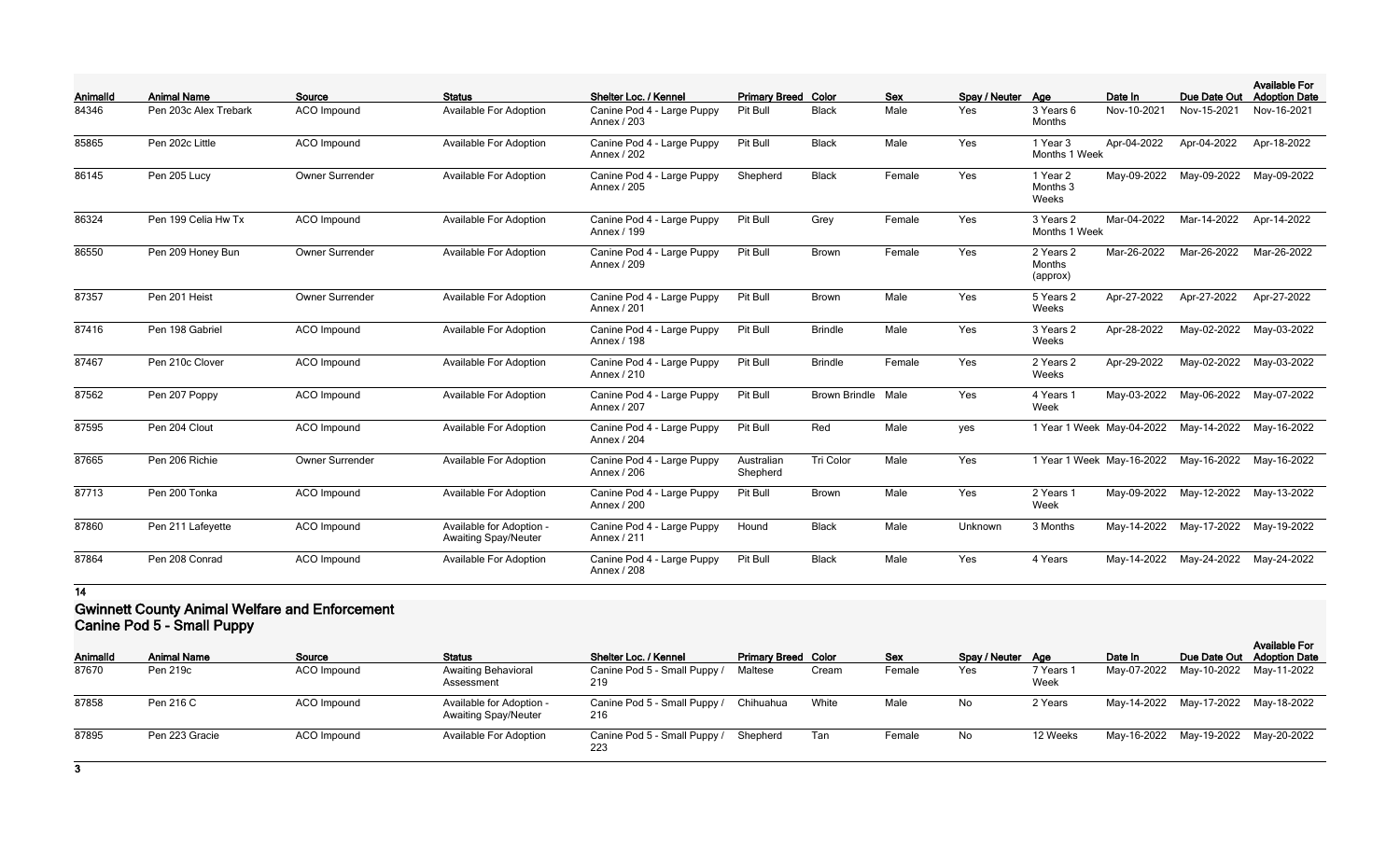### **Gwinnett County Animal Welfare and Enforcement Canine Pod 5 - Small Puppy Annex**

| <b>AnimalId</b> | .<br><b>Animal Name</b> | Source                 | <b>Status</b>                            | Shelter Loc. / Kennel                     | <b>Primary Breed Color</b> |              | <b>Sex</b> | Spay / Neuter Age |                           | Date In                 | Due Date Out Adoption Date          | <b>Available For</b> |
|-----------------|-------------------------|------------------------|------------------------------------------|-------------------------------------------|----------------------------|--------------|------------|-------------------|---------------------------|-------------------------|-------------------------------------|----------------------|
| 87028           | Pen 220d Pixar          | Owner Surrender        | <b>Awaiting Behavioral</b><br>Assessment | Canine Pod 5 - Small Puppy<br>Annex / 220 | Terrier                    | White        | Male       | Yes               | 3 Years 1<br>Month 1 Week | Apr-20-2022             | Apr-20-2022                         |                      |
| 87715           | 222d Kobi Mac           | <b>Owner Surrender</b> | <b>Awaiting Behavioral</b><br>Assessment | Canine Pod 5 - Small Puppy<br>Annex / 222 | Yorkshire<br>Terrier       | Blonde       | Male       | Yes               | l Year 6<br>Months 1 Week | May-09-2022 May-09-2022 |                                     |                      |
| 87821           | Pen 224 Wesley          | ACO Impound            | <b>Available For Adoption</b>            | Canine Pod 5 - Small Puppy<br>Annex / 224 | Terrier                    | <b>Black</b> | Male       | Yes               | 9 Weeks<br>(approx)       |                         | May-12-2022 May-15-2022 May-17-2022 |                      |

**3**

## **Gwinnett County Animal Welfare and Enforcement Exotic Room**

| <b>AnimalId</b> | <b>Animal Name</b>  | Source                     | <b>Status</b>                 | Shelter Loc. / Kennel      | <b>Primary Breed Color</b>    |              | <b>Sex</b> | Spay / Neuter | Age                 | Date In     | Due Date Out            | <b>Available For</b><br><b>Adoption Date</b> |
|-----------------|---------------------|----------------------------|-------------------------------|----------------------------|-------------------------------|--------------|------------|---------------|---------------------|-------------|-------------------------|----------------------------------------------|
| 86002           | Tank 3              | Humane Officer Surrendered | Protective Custody/Hold       | Exotic Room / Tank 3       | Rat                           | <b>Brown</b> | Unknown    | Unknown       | Adult               | Feb-14-2022 | Feb-14-2022             |                                              |
| 86004           | Tank 3              | Humane Officer Surrendered | Protective Custody/Hold       | Exotic Room / Tank 3       | Rat                           | Beige        | Unknown    | Unknown       | 2 Years 3<br>Months | Feb-14-2022 | Feb-14-2022             |                                              |
| 86005           | Tank 3              | Humane Officer Surrendered | Protective Custody/Hold       | Exotic Room / Tank 3       | Rat                           | Beige        | Unknown    | Unknown       | Adult               | Feb-14-2022 | Feb-14-2022             |                                              |
| 86006           | Tank 3              | Humane Officer Surrendered | Protective Custody/Hold       | Exotic Room / Tank 3       | Rat                           | Grey         | Unknown    | Unknown       | 2 Years 3<br>Months | Feb-14-2022 | Feb-14-2022             |                                              |
| 86007           | Tank 3              | Humane Officer Surrendered | Protective Custody/Hold       | Exotic Room / Tank 3       | Rat                           | Beige        | Unknown    | Unknown       | Adult               | Feb-14-2022 | Feb-14-2022             |                                              |
| 86009           | Tank 2 Ralph        | Humane Officer Surrendered | Protective Custody/Hold       | Exotic Room / Tank 2       | Turtle                        | <b>Brown</b> | Unknown    | Unknown       | Adult               | Feb-14-2022 | Feb-14-2022             |                                              |
| 87363           | Gerbil Pup          | Humane Officer Surrendered | Protective Custody/Hold       | Exotic Room / Tank 3       | gerbil                        | <b>Brown</b> | Unknown    | Unknown       |                     | Apr-27-2022 | Apr-27-2022             |                                              |
| 87364           | Gerbil Pup          | Humane Officer Surrendered | Protective Custody/Hold       | Exotic Room / Tank 3       | gerbil                        | <b>Brown</b> | Unknown    | Unknown       |                     | Apr-27-2022 | Apr-27-2022             |                                              |
| 87365           | Gerbil Pup          | Humane Officer Surrendered | Protective Custody/Hold       | Exotic Room / Tank 3       | gerbil                        | <b>Brown</b> | Unknown    | Unknown       |                     | Apr-27-2022 | Apr-27-2022             |                                              |
| 87366           | Gerbil Pup          | Humane Officer Surrendered | Protective Custody/Hold       | Exotic Room / Tank 3       | gerbil                        | <b>Brown</b> | Unknown    | Unknown       |                     | Apr-27-2022 | Apr-27-2022             |                                              |
| 87367           | Gerbil Pup          | Humane Officer Surrendered | Protective Custody/Hold       | Exotic Room / Tank 3       | gerbil                        | <b>Brown</b> | Unknown    | Unknown       |                     | Apr-27-2022 | Apr-27-2022             |                                              |
| 87648           | Tank 2              | ACO Impound                | <b>Available For Adoption</b> | Exotic Room / Tank 2       | Turtle - Red-<br>eared Slider | Green        | Unknown    | Unknown       | Juvenile            | May-06-2022 | May-06-2022             | May-16-2022                                  |
| 87892           | Pepper              | <b>Owner Surrender</b>     | <b>Available For Adoption</b> | Exotic Room / Tank 2       | Abyssinian                    | Grey         | Female     | No            | 2 Years 6<br>Months | May-16-2022 | May-16-2022             | May-16-2022                                  |
| 87893           | Pumpkin             | Owner Surrender            | <b>Available For Adoption</b> | Exotic Room / Tank 2       | Abyssinian                    | Calico       | Female     | No            | 2 Years 6<br>Months |             | May-16-2022 May-16-2022 | May-16-2022                                  |
| 87896           | Chipette            | ACO Impound                | <b>Available For Adoption</b> | Exotic Room / Tank 1       | Abyssinian                    | Brown        | Female     | Unknown       | 3 Years             | May-16-2022 | May-16-2022             |                                              |
| 87897           | Cream               | ACO Impound                | <b>Available For Adoption</b> | Exotic Room / Tank 1       | Abyssinian                    | White        | Female     | Unknown       | 1 Year 6<br>Months  |             | May-16-2022 May-16-2022 |                                              |
| 87899           | <b>Exotic Other</b> | <b>ACO</b> Impound         | <b>Awaiting Triage</b>        | Exotic Room / Exotic Other | <b>Bunny Rabbit</b>           | <b>Brown</b> | Unknown    | Unknown       | 3 Years<br>(approx) | May-16-2022 | May-16-2022             |                                              |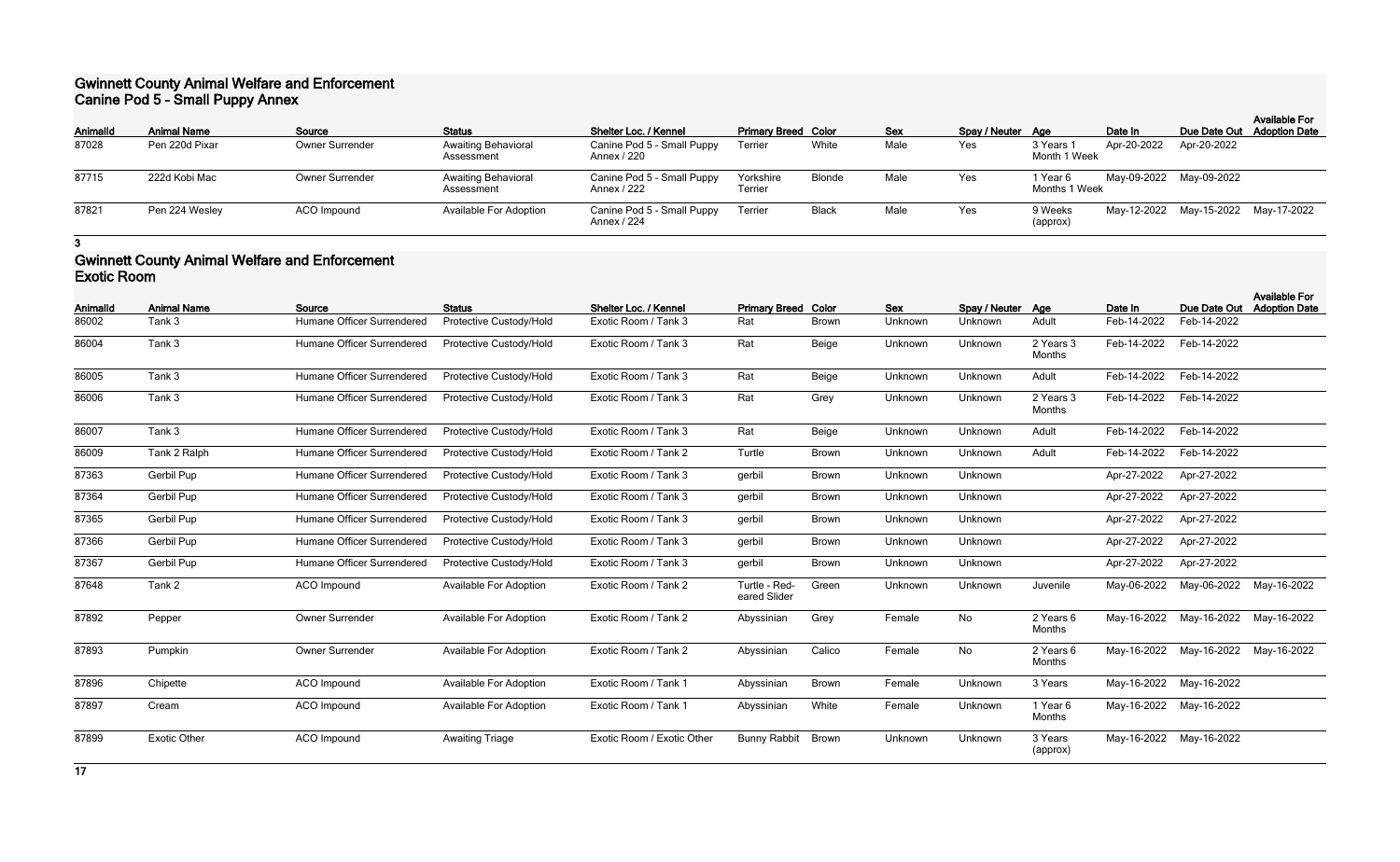### **Gwinnett County Animal Welfare and Enforcement Feline Pod 1 <1 Year**

| <b>AnimalId</b> | <b>Animal Name</b> | Source                 | <b>Status</b>          | Shelter Loc. / Kennel      | <b>Primary Breed Color</b> | <b>Sex</b> | Spay / Neuter Age |          | Date In                 | Due Date Out |
|-----------------|--------------------|------------------------|------------------------|----------------------------|----------------------------|------------|-------------------|----------|-------------------------|--------------|
| 87382           | Pen 19 Midnight    | <b>Owner Surrender</b> | Available For Adoption | Feline Pod 1 <1 Year / 019 | Domestic Short Grey Tabby  | Female     | Yes               | 7 Weeks  | May-16-2022 May-16-2022 |              |
|                 |                    |                        |                        |                            |                            |            |                   | (approx) |                         |              |

| Color      | Sex    | Spay / Neuter Age |                     | Date In     | Due Date Out Adoption Date | <b>Available For</b> |
|------------|--------|-------------------|---------------------|-------------|----------------------------|----------------------|
| Grey Tabby | Female | Yes               | 7 Weeks<br>(approx) | May-16-2022 | Mav-16-2022                | Mav-16-2022          |

**1**

### **Gwinnett County Animal Welfare and Enforcement Feline Pod 2 Adult**

| AnimalId | <b>Animal Name</b> | Source      | <b>Status</b>                 | Shelter Loc. / Kennel    | <b>Primary Breed Color</b>                 | Sex    | Spay / Neuter Age |                 | Date In |                                     | <b>Available For</b><br>Due Date Out Adoption Date |
|----------|--------------------|-------------|-------------------------------|--------------------------|--------------------------------------------|--------|-------------------|-----------------|---------|-------------------------------------|----------------------------------------------------|
| 87695    | Pen 28 Tank        | ACO Impound | <b>Available For Adoption</b> | Feline Pod 2 Adult / 028 | Domestic Short Orange Tabby Male<br>Hair   |        | Yes               | 5 Years<br>Week |         | May-09-2022 May-09-2022 May-11-2022 |                                                    |
| 87894    | Pen 31/32 Mystique | ACO Impound | <b>Available For Adoption</b> | Feline Pod 2 Adult / 032 | <b>Domestic Short Muted Calico</b><br>Hair | Female | No                | 2 Years         |         | May-16-2022 May-19-2022 May-20-2022 |                                                    |

**2**

### **Gwinnett County Animal Welfare and Enforcement Feline Pod 3 - Small Other**

|                 |                    |             |                               |                              |                            |            |                   |       |         |                                     | <b>Available For</b> |
|-----------------|--------------------|-------------|-------------------------------|------------------------------|----------------------------|------------|-------------------|-------|---------|-------------------------------------|----------------------|
| <b>AnimalId</b> | <b>Animal Name</b> | Source      | <b>Status</b>                 | Shelter Loc. / Kennel        | <b>Primary Breed Color</b> | <b>Sex</b> | Spay / Neuter Age |       | Date In | Due Date Out Adoption Date          |                      |
| 87487           | Pen 60/61d Dotty   | ACO Impound | <b>Available For Adoption</b> | Feline Pod 3 - Small Other / | Domestic Short Grey Tabby  | Female     | Yes               | Adult |         | Apr-30-2022 Apr-30-2022 May-03-2022 |                      |
|                 |                    |             |                               |                              |                            |            |                   |       |         |                                     |                      |

**1**

### **Gwinnett County Animal Welfare and Enforcement Feline Pod 3 - Small Other Annex**

| <b>AnimalId</b> | <b>Animal Name</b> | Source      | <b>Status</b>                 | Shelter Loc. / Kennel      | <b>Primary Breed Color</b> | <b>Sex</b> | Spay / Neuter Age |               | Date In     | Due Date Out |
|-----------------|--------------------|-------------|-------------------------------|----------------------------|----------------------------|------------|-------------------|---------------|-------------|--------------|
| 87527           | Pen 57/58 Larry    | ACO Impound | <b>Available For Adoption</b> | Feline Pod 3 - Small Other | Domestic Short Grey        | Male       | Yes               | 2 Years 1     | May-02-2022 | May-05-2022  |
|                 |                    |             |                               | Annex / 057                | Hair                       |            |                   | Week (approx) |             |              |

| Color | Sex  | Spay / Neuter | Age                        | Date In     | Due Date Out | <b>Available For</b><br><b>Adoption Date</b> |
|-------|------|---------------|----------------------------|-------------|--------------|----------------------------------------------|
| Grev  | Male | Yes           | 2 Years 1<br>Week (approx) | May-02-2022 | Mav-05-2022  | Mav-05-2022                                  |

#### **1**

# **Gwinnett County Animal Welfare and Enforcement Holding Canine**

| . <i>.</i>      |                    |                        |                               |                       |                            |                      |            |                   |                            |             |                                     |                                              |
|-----------------|--------------------|------------------------|-------------------------------|-----------------------|----------------------------|----------------------|------------|-------------------|----------------------------|-------------|-------------------------------------|----------------------------------------------|
| <b>Animalld</b> | <b>Animal Name</b> | Source                 | <b>Status</b>                 | Shelter Loc. / Kennel | <b>Primary Breed Color</b> |                      | <b>Sex</b> | Spay / Neuter Age |                            | Date In     | Due Date Out                        | <b>Available For</b><br><b>Adoption Date</b> |
| 71295           | Dh17 Boi Hw+       | ACO Impound            | <b>Available For Adoption</b> | Holding Canine / 17   | Pit Bull                   | Brown                | Male       | Yes               | 4 Years 4<br>Weeks         | Apr-18-2022 | Apr-28-2022                         | Apr-30-2022                                  |
| 73134           | Dh-16c Choji       | <b>Owner Surrender</b> | <b>Available For Adoption</b> | Holding Canine / 16   | Labrador                   | White                | Male       | Yes               | 3 Years 3<br>Weeks         | Jan-24-2022 | Mar-30-2022                         |                                              |
| 73309           | Dh-007 Coco        | ACO Impound            | <b>Available For Adoption</b> | Holding Canine / 7    | Labrador<br>Retriever      | <b>Black</b>         | Female     | No                | 5 Years 2<br>Months 1 Week |             | May-09-2022 May-19-2022 May-20-2022 |                                              |
| 84364           | Dh-5 Dior          | ACO Impound            | <b>Available For Adoption</b> | Holding Canine / 5    | Labrador                   | Tan                  | Female     | Yes               | 1 Year 6<br>Months         | May-10-2022 | May-20-2022                         | Nov-22-2021                                  |
| 86585           | Dh4 Michelle Hw++  | ACO Impound            | <b>Available For Adoption</b> | Holding Canine / 4    | Pit Bull                   | Brown Brindle Female |            | yes               | 3 Years 1<br>Month 4 Weeks | Mar-18-2022 | Mar-21-2022                         | Mar-22-2022                                  |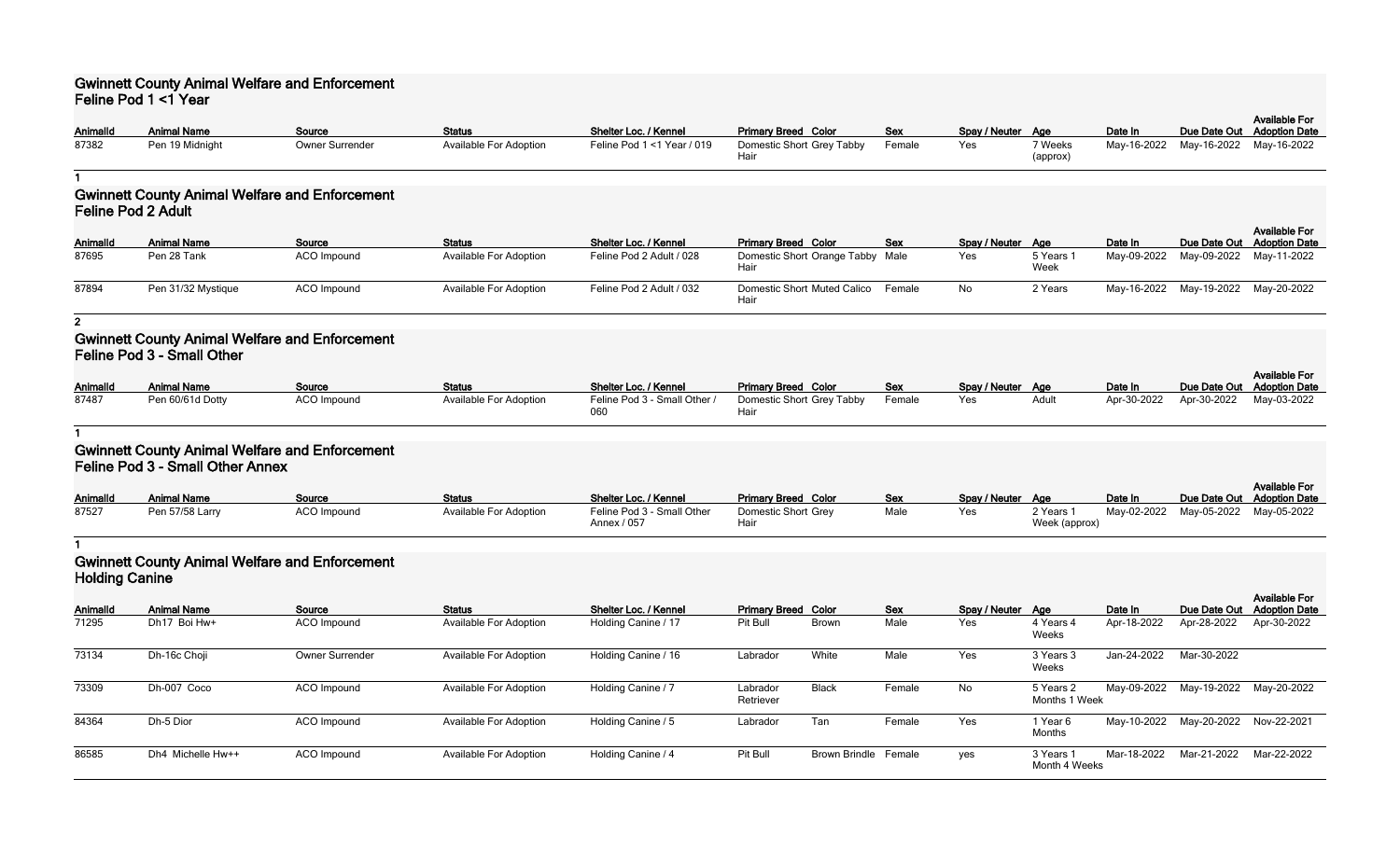| 86863 | Dh1 Mollie Hw++ | <b>Owner Surrender</b> | <b>Available For Adoption</b> | Holding Canine / 1  | Labrador             | <b>Black</b> | Female | ves | 9 Years 1<br>Month 1 Week | Apr-04-2022 | Apr-04-2022                         | Apr-04-2022 |
|-------|-----------------|------------------------|-------------------------------|---------------------|----------------------|--------------|--------|-----|---------------------------|-------------|-------------------------------------|-------------|
| 87086 | Dh6 India Hw++  | ACO Impound            | <b>Available For Adoption</b> | Holding Canine / 6  | Labrador             | Grey         | Female | Yes | 3 Years<br>Month          | Apr-12-2022 | Apr-15-2022                         | Apr-18-2022 |
| 87471 | Dh2 Zipper Hw+  | ACO Impound            | Under Vet Care                | Holding Canine / 2  | Pit Bull             | <b>Brown</b> | Male   | Yes | 5 Years 2<br>Weeks        | Apr-29-2022 | May-03-2022                         |             |
| 87691 | Dh-03 Dozer     | ACO Impound            | Available For Adoption        | Holding Canine / 3  | American Pit<br>Bull | <b>Brown</b> | Male   | Yes | Year 6<br>Months 1 Week   |             | May-09-2022 May-12-2022 May-13-2022 |             |
| 87770 | $Dh-12c$        | ACO Impound            | <b>Available For Adoption</b> | Holding Canine / 12 | American Pit<br>Bull | White        | Female | yes | 3 Years                   |             | May-10-2022 May-13-2022 May-14-2022 |             |

### **Gwinnett County Animal Welfare and Enforcement Holding Feline**

| Animalld | <b>Animal Name</b> | Source             | <b>Status</b>          | Shelter Loc. / Kennel | <b>Primary Breed Color</b>             | Sex    | Spay / Neuter Age |                      | Date In |                                     | <b>Available For</b><br>Due Date Out Adoption Date |
|----------|--------------------|--------------------|------------------------|-----------------------|----------------------------------------|--------|-------------------|----------------------|---------|-------------------------------------|----------------------------------------------------|
| 87700    | Ch7 Kiki           | ACO Impound        | Available For Adoption | Holding Feline / 7    | <b>Domestic Short Calico</b><br>Hair   | Female | Yes               | 3 Years<br>(approx)  |         | May-09-2022 May-09-2022 May-17-2022 |                                                    |
| 87820    | Walter Ch8         | <b>ACO</b> Impound | Available For Adoption | Holding Feline / 8    | Brown Tabby<br>Domestic<br>Medium Hair | Male   | Yes               | 10 Years<br>(approx) |         | May-12-2022 May-15-2022 May-17-2022 |                                                    |

**2**

#### **Gwinnett County Animal Welfare and Enforcement In Foster**

| Animalld | <b>Animal Name</b> | Source                     | <b>Status</b>                         | Shelter Loc. / Kennel | <b>Primary Breed Color</b>  |              | <b>Sex</b> | Spay / Neuter | Age                             | Date In                    | Due Date Out | <b>Available For</b><br><b>Adoption Date</b> |
|----------|--------------------|----------------------------|---------------------------------------|-----------------------|-----------------------------|--------------|------------|---------------|---------------------------------|----------------------------|--------------|----------------------------------------------|
| 82257    | In Foster Pc Mung  | ACO Impound                | Protective Custody In Foster          | In Foster             | Snake - Olive<br>Python     | Yellow       | Unknown    | Unknown       | 1 Year 9<br>Months              | Aug-12-2021                | Aug-12-2021  |                                              |
| 82263    | In Foster Pc Loki  | ACO Impound                | Protective Custody In Foster          | In Foster             | Domestic<br>Longhair        | <b>Black</b> | Male       | Unknown       | 11 Months<br>(approx)           | Aug-12-2021                | Aug-12-2021  |                                              |
| 85246    | In Foster Sophie   | ACO Impound                | Available for Adoption - In<br>Foster | In Foster             | American Pit<br><b>Bull</b> | White        | Female     | Yes           | 1 Year 4<br>Months 2<br>Weeks   | Dec-30-2021                | Jan-04-2022  | Jan-05-2022                                  |
| 85406    | In Foster Zeus     | ACO Impound                | Available for Adoption - In<br>Foster | In Foster / 115       | Pit Bull                    | <b>Black</b> | Male       | Yes           | 1 Year 4<br>Months              | Jan-10-2022                | Jan-20-2022  | Jan-21-2022                                  |
| 85477    | In Foster-Titan    | ACO Impound                | In Foster                             | In Foster             | American Pit<br><b>Bull</b> | Fawn         | Male       | Yes           | 3 Weeks                         | 1 Year 1 Month Jan-14-2022 | Jan-18-2022  |                                              |
| 85734    | Db-8d Grizzly      | ACO Impound                | Protective Custody In Foster          | In Foster / 8         | Siberian Husky Red          |              | Male       | No            | 1 Year 3<br>Months 2<br>Weeks   | Feb-01-2022                | Feb-11-2022  |                                              |
| 85996    | In Foster Pc Coco  | ACO Impound                | Protective Custody In Foster          | In Foster             | Macaw                       | <b>Blue</b>  | Female     | Unknown       | 24 Years 2<br>Months 3<br>Weeks | Feb-14-2022                | Feb-14-2022  |                                              |
| 85997    | Tank 1             | Humane Officer Surrendered | Protective Custody In Foster          | In Foster / Tank 1    | Hamster                     | Brown        | Unknown    | Unknown       | Adult                           | Feb-14-2022                | Feb-14-2022  |                                              |
| 85998    | Tank 1             | Humane Officer Surrendered | Protective Custody In Foster          | In Foster / Tank 1    | Hamster                     | Beige        | Unknown    | Unknown       | Adult                           | Feb-14-2022                | Feb-14-2022  |                                              |
| 85999    | Tank 1             | Humane Officer Surrendered | Protective Custody In Foster          | In Foster / Tank      | Hamster                     | Beige        | Unknown    | Unknown       | Adult                           | Feb-14-2022                | Feb-14-2022  |                                              |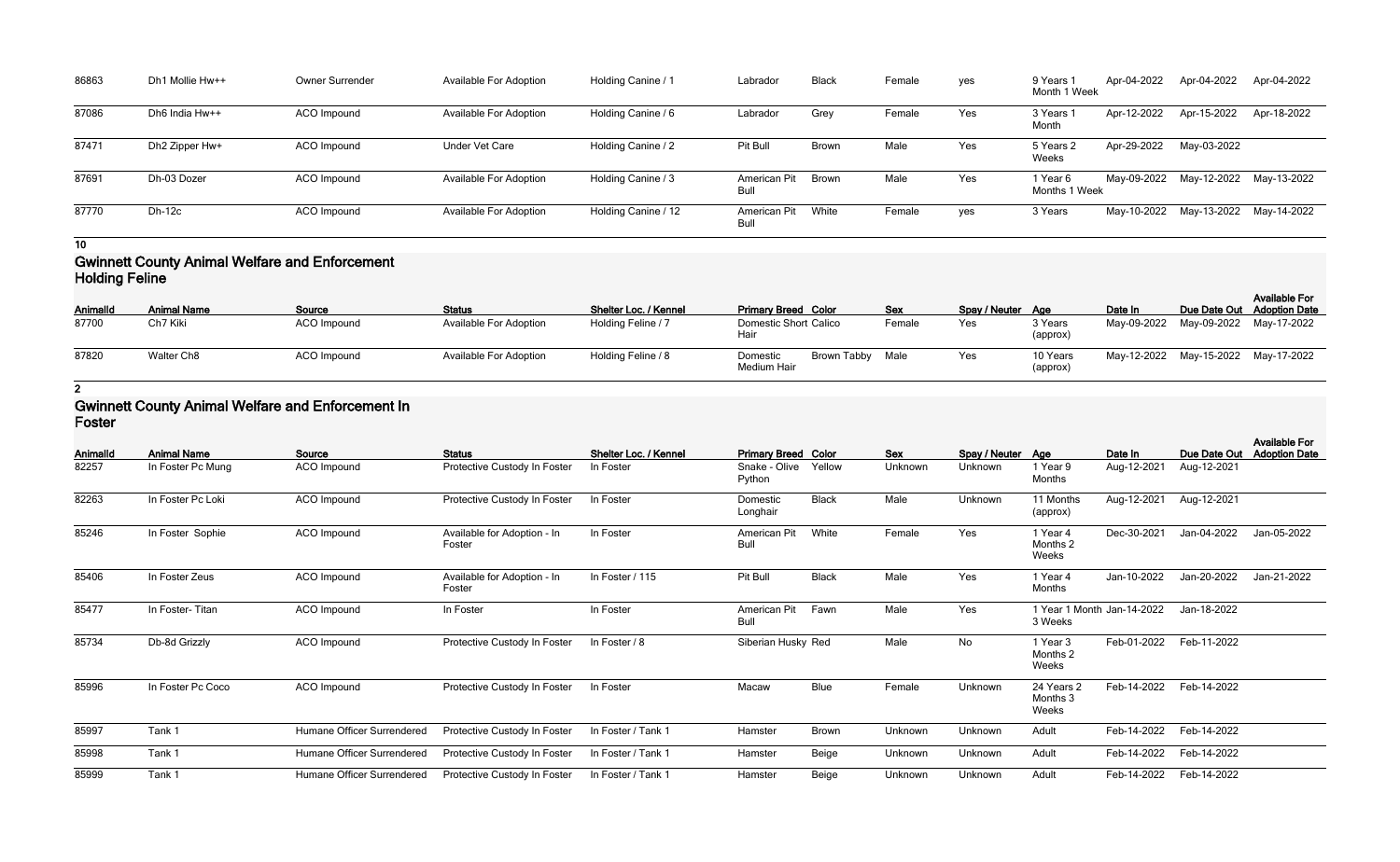| 86000 | Tank 1                 | Humane Officer Surrendered    | Protective Custody In Foster | In Foster / Tank 1 | Hamster                             | Orange                     | Unknown | Unknown | Adult               | Feb-14-2022 | Feb-14-2022 |             |
|-------|------------------------|-------------------------------|------------------------------|--------------------|-------------------------------------|----------------------------|---------|---------|---------------------|-------------|-------------|-------------|
| 86001 | Tank 1                 | Humane Officer Surrendered    | Protective Custody In Foster | In Foster / Tank 1 | Hamster                             | Cream                      | Unknown | Unknown | Adult               | Feb-14-2022 | Feb-14-2022 |             |
| 86008 | In Foster Pc Bird      | Humane Officer Surrendered    | Protective Custody In Foster | In Foster          | Cockateil                           | Grey                       | Unknown | Unknown | 3 Years 3<br>Months | Feb-14-2022 | Feb-14-2022 |             |
| 86767 | In Foster C Dior       | ACO Impound                   | Protective Custody In Foster | In Foster          | Poodle<br>Miniature                 | Tan                        | Male    | No      | 2 Years             | Mar-28-2022 | Apr-07-2022 | Apr-08-2022 |
| 86967 | In Foster              | <b>Cruelty Case Offspring</b> | Protective Custody In Foster | In Foster          | Hamster                             | Orange                     | Unknown | Unknown | 5 Weeks             | Apr-08-2022 | Apr-08-2022 |             |
| 86968 | In Foster              | <b>Cruelty Case Offspring</b> | Protective Custody In Foster | In Foster          | Hamster                             | Orange                     | Unknown | Unknown | 5 Weeks             | Apr-08-2022 | Apr-08-2022 |             |
| 86969 | In Foster              | <b>Cruelty Case Offspring</b> | Protective Custody In Foster | In Foster          | Hamster                             | Orange                     | Unknown | Unknown | 5 Weeks             | Apr-08-2022 | Apr-08-2022 |             |
| 86970 | In Foster              | <b>Cruelty Case Offspring</b> | Protective Custody In Foster | In Foster          | Hamster                             | Orange                     | Unknown | Unknown | 5 Weeks             | Apr-08-2022 | Apr-08-2022 |             |
| 86971 | In Foster              | <b>Cruelty Case Offspring</b> | Protective Custody In Foster | In Foster          | Hamster                             | Orange                     | Unknown | Unknown | 5 Weeks             | Apr-08-2022 | Apr-08-2022 |             |
| 86972 | In Foster              | <b>Cruelty Case Offspring</b> | Protective Custody In Foster | In Foster          | Hamster                             | Orange                     | Unknown | Unknown | 5 Weeks             | Apr-08-2022 | Apr-08-2022 |             |
| 86973 | In Foster              | <b>Cruelty Case Offspring</b> | Protective Custody In Foster | In Foster          | Hamster                             | Orange                     | Unknown | Unknown | 5 Weeks             | Apr-08-2022 | Apr-08-2022 |             |
| 86974 | In Foster              | <b>Cruelty Case Offspring</b> | Protective Custody In Foster | In Foster          | Hamster                             | Orange                     | Unknown | Unknown | 5 Weeks             | Apr-08-2022 | Apr-08-2022 |             |
| 86975 | In Foster              | <b>Cruelty Case Offspring</b> | Protective Custody In Foster | In Foster          | Hamster                             | Orange                     | Unknown | Unknown | 5 Weeks             | Apr-08-2022 | Apr-08-2022 |             |
| 86976 | In Foster              | <b>Cruelty Case Offspring</b> | Protective Custody In Foster | In Foster          | Hamster                             | Orange                     | Unknown | Unknown | 5 Weeks             | Apr-08-2022 | Apr-08-2022 |             |
| 87220 | In Foster Cookie       | <b>ACO</b> Impound            | Hold In Foster               | In Foster          | <b>Domestic Short Black</b><br>Hair |                            | Female  | No      | 9 Weeks             | Apr-19-2022 | Apr-19-2022 |             |
| 87221 | In Foster Oreo         | ACO Impound                   | Hold In Foster               | In Foster          | <b>Domestic Short Black</b><br>Hair |                            | Female  | No      | 9 Weeks             | Apr-19-2022 | Apr-19-2022 |             |
| 87223 | In Foster Belle        | ACO Impound                   | Hold In Foster               | In Foster          | Hair                                | Domestic Short Grey Tabby  | Female  | No      | 9 Weeks             | Apr-19-2022 | Apr-19-2022 |             |
| 87290 | Sf-8 Tinker            | <b>ACO</b> Impound            | Hold In Foster               | In Foster / 48     | Hair                                | Domestic Short Brown Tabby | Female  | Unknown | 6 Weeks             | Apr-22-2022 | Apr-25-2022 |             |
| 87380 | Sf-8 Baby Ruth         | ACO Impound                   | Hold In Foster               | In Foster          | <b>Domestic Short Black</b><br>Hair |                            | Female  | Unknown | 7 Weeks             | Apr-27-2022 | Apr-27-2022 |             |
| 87381 | Sf-8 Sweet Tart        | ACO Impound                   | Hold In Foster               | In Foster          | Hair                                | Domestic Short Grey Tabby  | Female  | Unknown | 7 Weeks             | Apr-27-2022 | Apr-27-2022 |             |
| 87384 | Sf-28 Skittles         | ACO Impound                   | Hold In Foster               | In Foster / 28     | <b>Domestic Short Grey</b><br>Hair  |                            | Female  | Unknown | 7 Weeks             | Apr-27-2022 | Apr-27-2022 |             |
| 87385 | Sf-28 Rolo             | ACO Impound                   | Hold In Foster               | In Foster / 28     | <b>Domestic Short Black</b><br>Hair |                            | Male    | Unknown | 7 Weeks             | Apr-27-2022 | Apr-27-2022 |             |
| 87386 | Sf-6 Gummie Bear       | ACO Impound                   | Hold In Foster               | In Foster $/ 6$    | <b>Domestic Short Grey</b><br>Hair  |                            | Female  | Unknown | 7 Weeks             | Apr-27-2022 | Apr-27-2022 |             |
| 87387 | Sf-6 Twix              | ACO Impound                   | Hold In Foster               | In Foster $/ 6$    | Hair                                | Domestic Short Grey Tabby  | Male    | Unknown | 7 Weeks             | Apr-27-2022 | Apr-27-2022 |             |
| 87389 | Sf-10 Peppermint Patty | ACO Impound                   | Hold In Foster               | In Foster / 10     | <b>Domestic Short Black</b><br>Hair |                            | Female  | Unknown | 7 Weeks             | Apr-27-2022 | Apr-30-2022 |             |
| 87419 | In Foster Zara         | ACO Impound                   | Protective Custody In Foster | In Foster          | American Pit                        | <b>Black</b>               | Female  | Unknown | 5 Weeks             | Apr-28-2022 | Apr-28-2022 |             |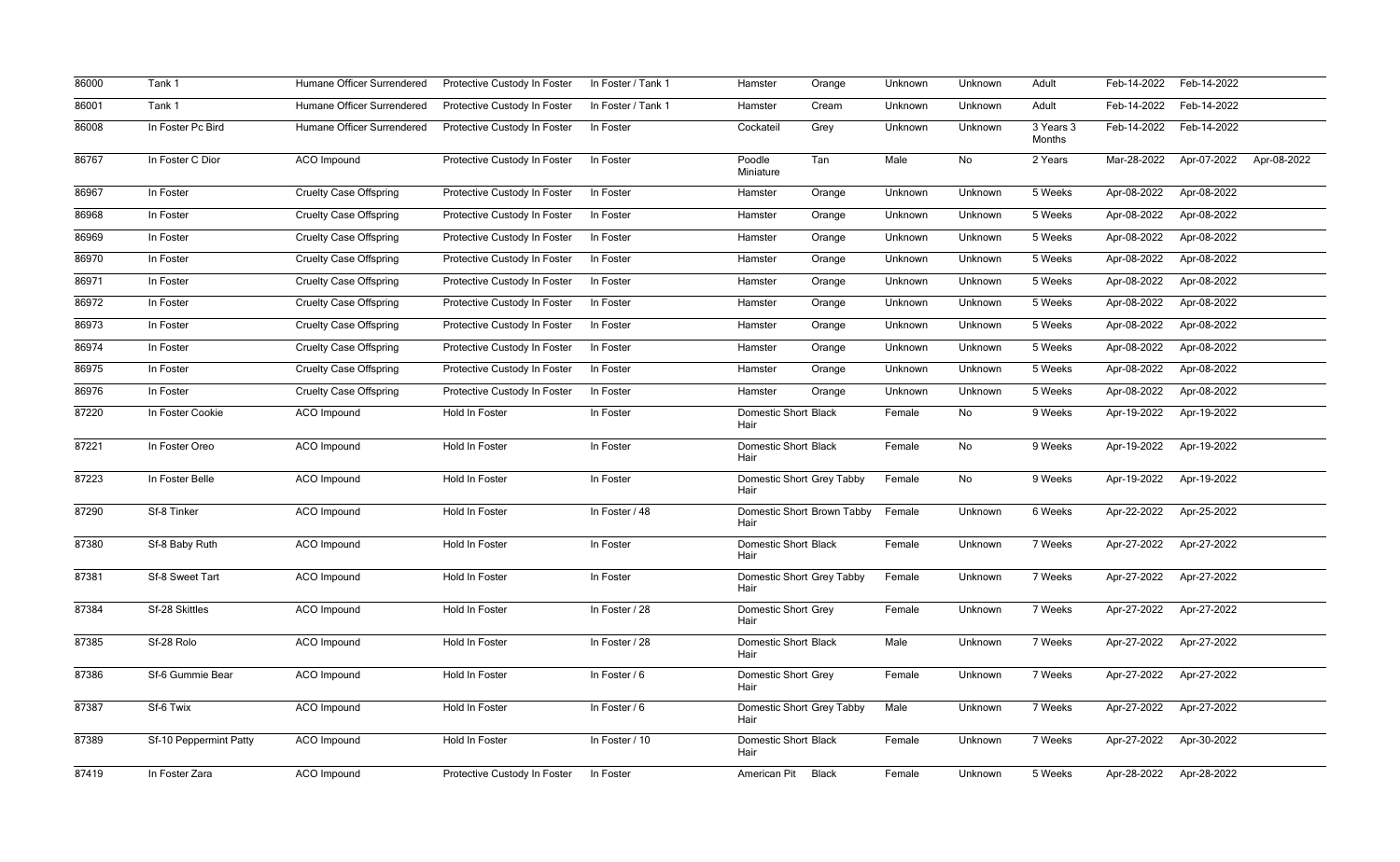|       |                          |                    |                                     |                | Bull                                 |         |         |         |                         |                         |
|-------|--------------------------|--------------------|-------------------------------------|----------------|--------------------------------------|---------|---------|---------|-------------------------|-------------------------|
| 87420 | In Foster Owen Grady     | ACO Impound        | Protective Custody In Foster        | In Foster      | American Pit<br>White<br>Bull        | Male    | Unknown | 5 Weeks | Apr-28-2022             | Apr-28-2022             |
| 87421 | In Foster Claire Dearing | ACO Impound        | Protective Custody In Foster        | In Foster      | <b>American Pit</b><br>Brown<br>Bull | Female  | Unknown | 5 Weeks | Apr-28-2022             | Apr-28-2022             |
| 87422 | In Foster Allan Grant    | <b>ACO</b> Impound | Protective Custody In Foster        | In Foster      | White<br>American Pit<br>Bull        | Male    | Unknown | 5 Weeks | Apr-28-2022             | Apr-28-2022             |
| 87423 |                          | <b>ACO</b> Impound | Protective Custody In Foster        | In Foster      | American Pit<br>White<br>Bull        | Male    | Unknown | 5 Weeks | Apr-28-2022             | Apr-28-2022             |
| 87424 | In Foster Ellie Sattler  | <b>ACO</b> Impound | Protective Custody In Foster        | In Foster      | American Pit<br>White<br>Bull        | Female  | Unknown | 5 Weeks | Apr-28-2022             | Apr-28-2022             |
| 87428 | Home Maise Lockwood      | ACO Impound        | Awaiting Vet Exam / Health<br>Check | In Foster      | American Pit<br>White<br>Bull        | Female  | Unknown | 5 Weeks | May-13-2022             | May-13-2022             |
| 87429 | Home Lex                 | ACO Impound        | Awaiting Vet Exam / Health<br>Check | In Foster      | American Pit<br>White<br>Bull        | Female  | Unknown | 3 Weeks | May-13-2022             | May-13-2022             |
| 87430 | Home Dr. Sarah Harding   | <b>ACO</b> Impound | Awaiting Vet Exam / Health<br>Check | In Foster      | American Pit<br>White<br>Bull        | Female  | Unknown | 3 Weeks |                         | May-13-2022 May-13-2022 |
| 87431 | Home Amanda Kirby        | <b>ACO</b> Impound | Awaiting Vet Exam / Health<br>Check | In Foster      | White<br>American Pit<br>Bull        | Female  | Unknown | 3 Weeks | May-13-2022             | May-13-2022             |
| 87432 | Home Dr. Henry Wu        | ACO Impound        | Awaiting Vet Exam / Health<br>Check | In Foster      | American Pit<br>White<br>Bull        | Male    | Unknown | 3 Weeks | May-13-2022             | May-13-2022             |
| 87536 | <b>Sf-30</b>             | ACO Impound        | Hold In Foster                      | In Foster / 30 | <b>Domestic Short Black</b><br>Hair  | Female  | No      | 7 Weeks | May-02-2022             | May-05-2022             |
| 87537 | Sf-30                    | ACO Impound        | Hold In Foster                      | In Foster / 30 | <b>Domestic Short Black</b><br>Hair  | Male    | No      | 7 Weeks | May-02-2022             | May-05-2022             |
| 87538 | <b>Sf-30</b>             | ACO Impound        | Hold In Foster                      | In Foster / 30 | <b>Domestic Short Black</b><br>Hair  | Male    | No      | 7 Weeks | May-02-2022             | May-02-2022             |
| 87539 | <b>Sf-30</b>             | ACO Impound        | Hold In Foster                      | In Foster / 30 | <b>Domestic Short Grey</b><br>Hair   | Female  | No      | 7 Weeks |                         | May-02-2022 May-05-2022 |
| 87591 | Sf-10 Jourdan            | ACO Impound        | Hold In Foster                      | In Foster / 10 | Domestic Short Brown Tabby<br>Hair   | Male    | Unknown |         |                         | May-04-2022 May-07-2022 |
| 87592 | Sf-10 Kendall            | ACO Impound        | Hold In Foster                      | In Foster / 10 | Domestic Short Brown Tabby<br>Hair   | Unknown | Unknown |         | May-04-2022 Apr-29-2022 |                         |
| 87709 | Eeny                     | ACO Impound        | Hold In Foster                      | In Foster      | Domestic Short Grey Tabby<br>Hair    | Unknown | Unknown | 4 Weeks |                         | May-09-2022 May-12-2022 |
| 87710 | Meeny                    | ACO Impound        | Hold In Foster                      | In Foster      | Domestic Short Grey Tabby<br>Hair    | Unknown | Unknown | 4 Weeks |                         | May-09-2022 May-09-2022 |
| 87711 | Miny                     | ACO Impound        | Hold In Foster                      | In Foster      | Domestic Short Grey Tabby<br>Hair    | Unknown | Unknown | 4 Weeks | May-09-2022             | May-12-2022             |
| 87712 | Moe                      | ACO Impound        | Hold In Foster                      | In Foster      | Domestic Short Grey Tabby<br>Hair    | Unknown | Unknown | 4 Weeks | May-09-2022             | May-12-2022             |
| 87764 | Sf-24 Reese Puff         | ACO Impound        | Hold In Foster                      | In Foster / 24 | <b>Domestic Short White</b><br>Hair  | Male    | No      | 4 Weeks |                         | May-10-2022 May-10-2022 |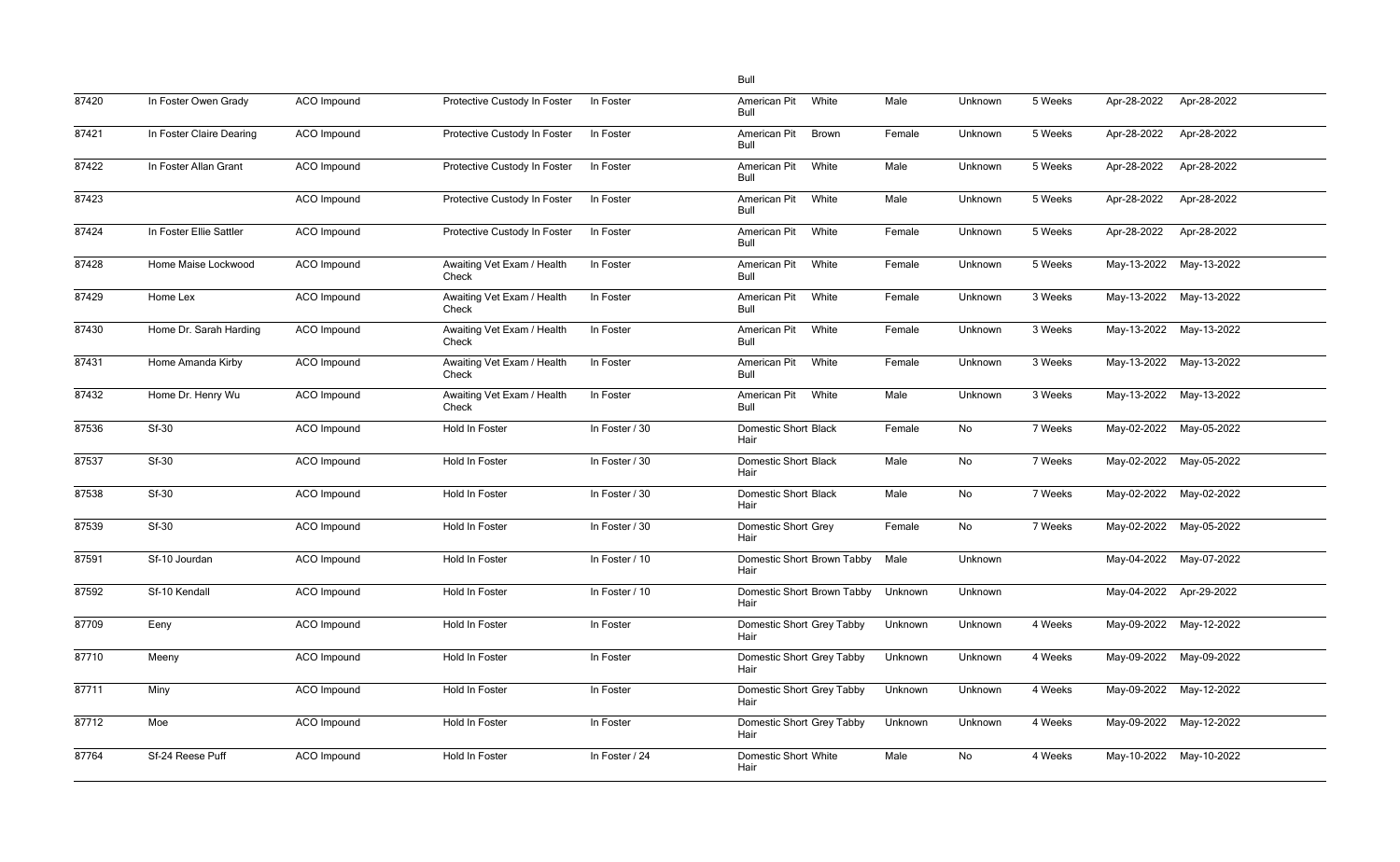| 87765 | Sf-24 Cocoa Pebbles | <b>ACO</b> Impound | Hold In Foster | In Foster / 24 | Domestic Short White<br>Hair       | Male | No | 4 Weeks | May-10-2022 May-10-2022 |  |
|-------|---------------------|--------------------|----------------|----------------|------------------------------------|------|----|---------|-------------------------|--|
| 87766 | Sf-24 Trix          | ACO Impound        | Hold In Foster | In Foster / 24 | Domestic Short Black<br>Hair       | Male | No | 4 Weeks | May-10-2022 May-10-2022 |  |
| 87767 | Sf-24 Kix           | ACO Impound        | Hold In Foster | In Foster / 24 | Domestic Short Brown Tabby<br>Hair | Male | No | 4 Weeks | May-10-2022 May-10-2022 |  |

### **Gwinnett County Animal Welfare and Enforcement Neglect Canine**

| <b>AnimalId</b> | <b>Animal Name</b>    | Source                     | <b>Status</b>           | Shelter Loc. / Kennel  | <b>Primary Breed Color</b> |                           | Sex    | Spay / Neuter Age |                                | Date In                 | Due Date Out | <b>Available For</b><br><b>Adoption Date</b> |
|-----------------|-----------------------|----------------------------|-------------------------|------------------------|----------------------------|---------------------------|--------|-------------------|--------------------------------|-------------------------|--------------|----------------------------------------------|
| 85508           | Nd06                  | ACO Impound                | Protective Custody/Hold | Neglect Canine / Nd-06 | Pit Bull                   | <b>Brindle</b>            | Male   | No                | 6 Months 3<br>Weeks            | Jan-15-2022             | Feb-04-2022  | Feb-04-2022                                  |
| 85674           | Nd-03                 | Humane Officer Surrendered | Protective Custody/Hold | Neglect Canine / Nd-03 | Labrador                   | <b>Black</b>              | Male   | Yes               | 2 Years 3<br>Months 2<br>Weeks | Jan-28-2022             | Feb-07-2022  |                                              |
| 85688           | Nd <sub>5</sub>       | ACO Impound                | Protective Custody/Hold | Neglect Canine / Nd-05 | Pit Bull                   | <b>Brown Brindle Male</b> |        | Unknown           | 6 Months 2<br>Weeks            | Jan-29-2022             | Jan-29-2022  |                                              |
| 85693           | Nd-4c Lucky           | <b>ACO</b> Impound         | Protective Custody/Hold | Neglect Canine / Nd-04 | Pit Bull                   | <b>Black Brindle</b>      | Male   | No                | 8 Years 3<br>Months 2<br>Weeks | Jan-30-2022             | Jan-30-2022  |                                              |
| 87275           | ND <sub>02</sub> Lady | Humane Officer Surrendered | Protective Custody/Hold | Neglect Canine / 2     | Cane Corso                 | Black                     | Female | Unknown           | 5 Months 3<br>Weeks            | May-03-2022 May-18-2022 |              |                                              |

### **5**

### **Gwinnett County Animal Welfare and Enforcement Neglect Canine Annex**

| <b>AnimalId</b> | <b>Animal Name</b> | Source                 | <b>Status</b>                 | Shelter Loc. / Kennel                     | <b>Primary Breed Color</b> |              | <b>Sex</b> | Spay / Neuter Age |                                 | Date In                 | Due Date Out                        | <b>Available For</b><br><b>Adoption Date</b> |
|-----------------|--------------------|------------------------|-------------------------------|-------------------------------------------|----------------------------|--------------|------------|-------------------|---------------------------------|-------------------------|-------------------------------------|----------------------------------------------|
| 80314           | Nd10 Amber         | ACO Impound            | <b>Available For Adoption</b> | Neglect Canine Annex / Nd-10 American Pit | Bull                       | Black        | Female     | Yes               | 2 Years 11<br>Months 2<br>Weeks | Mar-03-2022             | Mar-13-2022                         | Mar-14-2022                                  |
| 85507           | <b>Nd11</b>        | <b>ACO</b> Impound     | Protective Custody/Hold       | Neglect Canine Annex / Nd-11 Labrador     |                            | <b>Black</b> | Female     | No                | 6 Months 3<br>Weeks             | Jan-15-2022             | Feb-04-2022                         | Feb-04-2022                                  |
| 86401           | Nd09c Lucy         | <b>ACO</b> Impound     | Protective Custody/Hold       | Neglect Canine Annex / Nd-09 Labrador     |                            | White        | Female     | Unknown           | 4 Years 2<br>Months<br>(approx) | Mar-08-2022 Apr-05-2022 |                                     |                                              |
| 87714           | Nd-08 Taxi         | <b>Owner Surrender</b> | <b>Available For Adoption</b> | Neglect Canine Annex / Nd-08 Pit Bull     |                            | <b>Brown</b> | Female     | Yes               | 4 Months<br>Week (approx)       |                         | May-16-2022 May-16-2022 May-16-2022 |                                              |

#### **4**

### **Gwinnett County Animal Welfare and Enforcement Neglect Feline/ Maternity**

| <b>AnimalId</b> | <b>Animal Name</b> | Source             | <b>Status</b>                       | Shelter Loc. / Kennel                               | <b>Primary Breed Color</b> | <b>Sex</b> | Spay / Neuter Age |         | Date In     | Due Date Out |
|-----------------|--------------------|--------------------|-------------------------------------|-----------------------------------------------------|----------------------------|------------|-------------------|---------|-------------|--------------|
| 87812           | $Nf-48$            | <b>ACO Impound</b> | Awaiting Vet Exam / Health<br>Check | Neglect Feline/ Maternity / 48  Domestic Short Buff |                            | Male       | No                | 5 Weeks | May-12-2022 | May-12-2022  |

| Color | Sex  | Spay / Neuter | Aae     | Date In     | Due Date Out Adoption Date | <b>Available For</b> |
|-------|------|---------------|---------|-------------|----------------------------|----------------------|
| Buff  | Male | No.           | 5 Weeks | May-12-2022 | May-12-2022                |                      |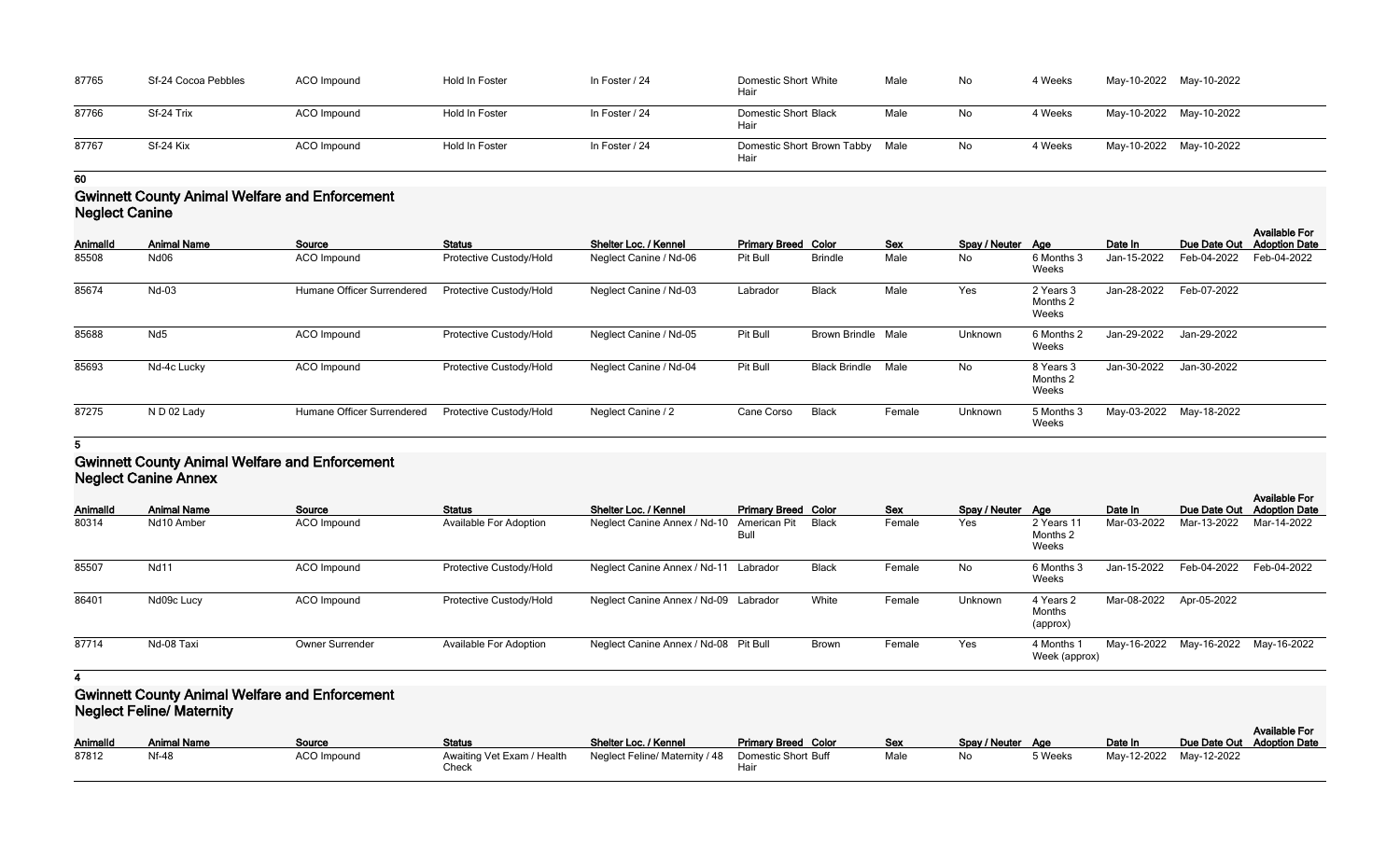| 87851 | <b>Nf-11</b> | ACO Impound | Available for Adoption -<br><b>Awaiting Spay/Neuter</b> | Neglect Feline/ Maternity / 11                            | Domestic Short Grey Tabby<br>Hair | Female | Unknown | 6 Weeks |                         | May-13-2022 May-13-2022 May-18-2022 |  |
|-------|--------------|-------------|---------------------------------------------------------|-----------------------------------------------------------|-----------------------------------|--------|---------|---------|-------------------------|-------------------------------------|--|
| 87878 | Nf-009       | ACO Impound | <b>Available For Adoption</b>                           | Neglect Feline/ Maternity / 9                             | White<br>Domestic<br>Longhair     | Female | ves     | 5 Years |                         | May-16-2022 May-19-2022 May-20-2022 |  |
| 87901 | Nf-10 Orca   | ACO Impound | <b>Awaiting Triage</b>                                  | Neglect Feline/ Maternity / 10 Domestic Short Brown Tabby | Hair                              | Male   | No      | 6 Weeks | May-16-2022 May-19-2022 |                                     |  |

### **Gwinnett County Animal Welfare and Enforcement Puppy Triage**

| AnimalId | <b>Animal Name</b> | Source      | <b>Status</b>                       | Shelter Loc. / Kennel | <b>Primary Breed Color</b>                 | Sex     | Spay / Neuter Age |                    | Date In     | Due Date Out            | <b>Available For</b><br><b>Adoption Date</b> |
|----------|--------------------|-------------|-------------------------------------|-----------------------|--------------------------------------------|---------|-------------------|--------------------|-------------|-------------------------|----------------------------------------------|
| 87394    | Pt-1 Mom           | ACO Impound | Awaiting Vet Exam / Health<br>Check | Puppy Triage / 1      | Domestic Short Grey Tabby<br>Hair          | Female  | No                | 2 Years 2<br>Weeks | Apr-27-2022 | Apr-30-2022             |                                              |
| 87395    | Pt-1 First Kitten  | ACO Impound | Awaiting Vet Exam / Health<br>Check | Puppy Triage / 1      | <b>Domestic Short Black</b><br>Hair        | Female  | No                | 3 Weeks            | Apr-27-2022 | Apr-27-2022             |                                              |
| 87413    | $Pt-1$             | ACO Impound | Awaiting Vet Exam / Health<br>Check | Puppy Triage / 1      | <b>Domestic Short Grey</b><br>Hair         | Unknown | Unknown           | Baby               | Apr-28-2022 | May-01-2022             |                                              |
| 87414    | $Pt-1$             | ACO Impound | Awaiting Vet Exam / Health<br>Check | Puppy Triage / 1      | Domestic Short Grey<br>Hair                | Unknown | Unknown           | Baby               | Apr-28-2022 | Apr-30-2022             |                                              |
| 87415    | $Pt-1$             | ACO Impound | Awaiting Vet Exam / Health<br>Check | Puppy Triage / 1      | Domestic Short Grey<br>Hair                | Unknown | Unknown           | Baby               | Apr-28-2022 | Apr-30-2022             |                                              |
| 87556    | Pt-3 Mom           | ACO Impound | Awaiting Vet Exam / Health<br>Check | Puppy Triage / 3      | <b>Domestic Short Calico</b><br>Hair       | Female  | No                | 1 Year 2<br>Weeks  |             | May-03-2022 May-06-2022 |                                              |
| 87557    | Pt-3 Kitten 1      | ACO Impound | Awaiting Vet Exam / Health<br>Check | Puppy Triage / 3      | Domestic Short Grey Tabby<br>Hair          | Female  | Unknown           | Adult              |             | May-03-2022 May-03-2022 |                                              |
| 87558    | Pt-3 Kitten 2      | ACO Impound | Awaiting Vet Exam / Health<br>Check | Puppy Triage / 3      | Domestic Short Grey Tabby<br>Hair          | Female  | Unknown           | Adult              |             | May-03-2022 May-03-2022 |                                              |
| 87559    | Pt-3 Kitten 3      | ACO Impound | Awaiting Vet Exam / Health<br>Check | Puppy Triage / 3      | Domestic Short Orange Tabby Female<br>Hair |         | Unknown           | Adult              |             | May-03-2022 May-03-2022 |                                              |
| 87560    | Pt-3 Kitten 4      | ACO Impound | Awaiting Vet Exam / Health<br>Check | Puppy Triage / 3      | <b>Domestic Short Calico</b><br>Hair       | Female  | Unknown           | Adult              |             | May-03-2022 May-03-2022 |                                              |
| 87561    | Pt-3 Kitten 5      | ACO Impound | Awaiting Vet Exam / Health<br>Check | Puppy Triage / 3      | Domestic Short Grey Tabby<br>Hair          | Female  | Unknown           | Adult              |             | May-03-2022 May-03-2022 |                                              |
| 87880    | Pt-02 Mom          | ACO Impound | Awaiting Vet Exam / Health<br>Check | Puppy Triage / 2      | <b>Black</b><br>Domestic<br>Medium Hair    | Female  | No                | 2 Years            |             | May-16-2022 May-16-2022 |                                              |
| 87881    | Pt-02              | ACO Impound | Awaiting Vet Exam / Health<br>Check | Puppy Triage / 2      | <b>Black</b><br>Domestic<br>Medium Hair    | Female  | No                | 5 Weeks            |             | May-16-2022 May-16-2022 |                                              |
| 87882    | Pt-02              | ACO Impound | Awaiting Vet Exam / Health<br>Check | Puppy Triage / 2      | Domestic<br><b>Black</b><br>Medium Hair    | Female  | No                | 5 Weeks            |             | May-16-2022 May-16-2022 |                                              |
| 87883    | Pt-02              | ACO Impound | Awaiting Vet Exam / Health<br>Check | Puppy Triage / 2      | Grey<br>Domestic<br>Medium Hair            | Female  | No                | 5 Weeks            |             | May-16-2022 May-19-2022 |                                              |
| 87884    | Pt-02              | ACO Impound | Awaiting Vet Exam / Health<br>Check | Puppy Triage / 2      | <b>Black</b><br>Domestic<br>Medium Hair    | Female  | No                | 5 Weeks            |             | May-16-2022 May-16-2022 |                                              |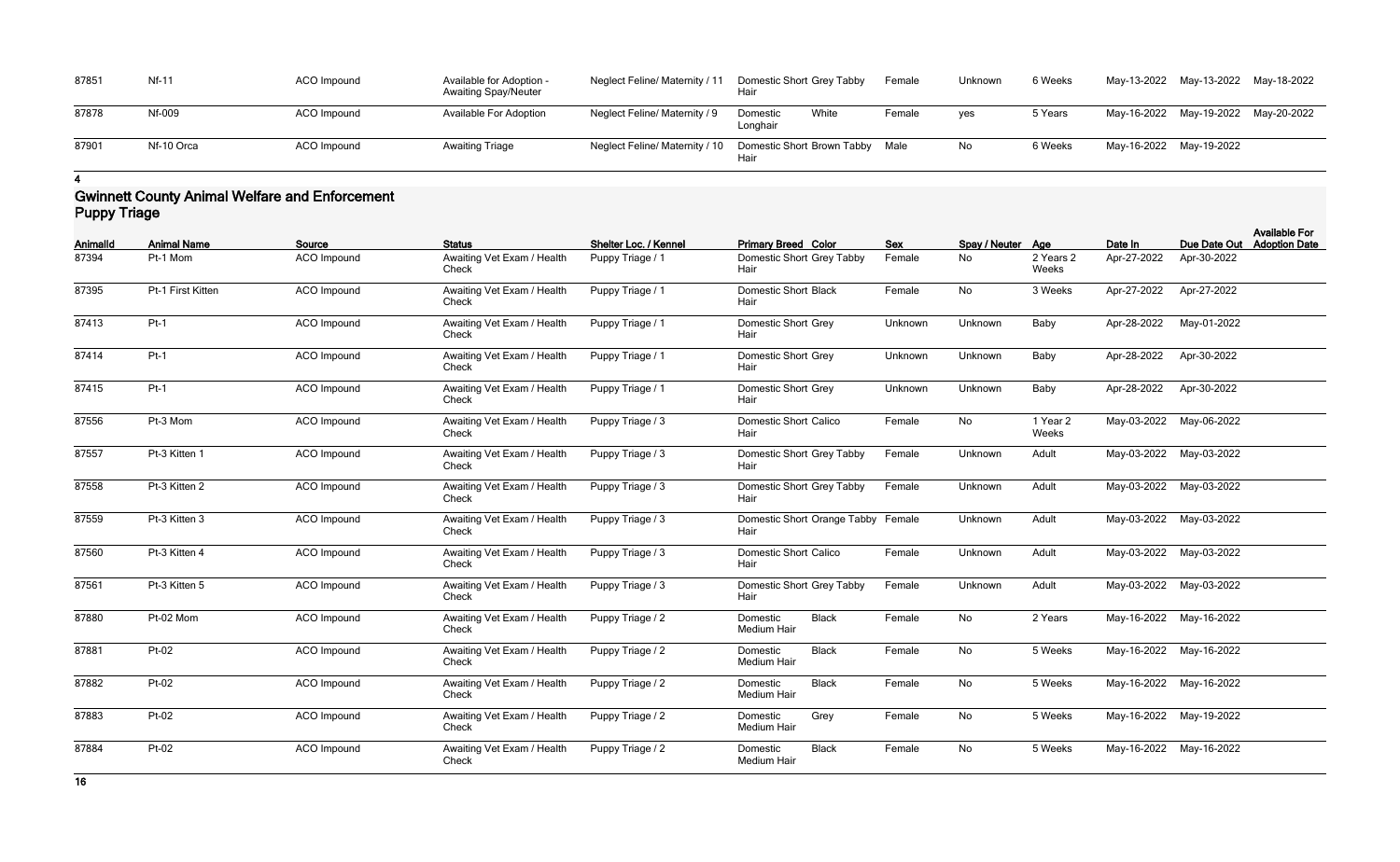### **Gwinnett County Animal Welfare and Enforcement Sick Canine**

| <b>AnimalId</b> | <b>Animal Name</b>  | Source                     | <b>Status</b>                 | Shelter Loc. / Kennel | <b>Primary Breed Color</b> |                     | <b>Sex</b> | Spay / Neuter Age |                            | Date In     | Due Date Out            | <b>Available For</b><br><b>Adoption Date</b> |
|-----------------|---------------------|----------------------------|-------------------------------|-----------------------|----------------------------|---------------------|------------|-------------------|----------------------------|-------------|-------------------------|----------------------------------------------|
| 78062           | Sd 3 Adrian         | ACO Impound                | <b>Available For Adoption</b> | Sick Canine / 3       | Spaniel                    | <b>Brown</b>        | Female     | Yes               | 2 Years 4<br>Months 1 Week | May-12-2022 | May-14-2022             | May-24-2022                                  |
| 86537           | Sd-1c Taz           | ACO Impound                | <b>Available For Adoption</b> | Sick Canine / 1       | Pit Bull                   | <b>Brown</b>        | Male       | Yes               | 1 Year                     | Mar-16-2022 | Apr-09-2022             |                                              |
| 87007           | Sd7c Croissant Hw++ | ACO Impound                | <b>Available For Adoption</b> | Sick Canine / 7       | Terrier                    | <b>Black</b>        | Female     | Yes               | 2 Years 1<br>Month 1 Week  | Apr-08-2022 | Apr-11-2022             | Apr-29-2022                                  |
| 87849           | Sd 4 Kiki           | <b>Owner Surrender</b>     | Hold Intervention             | Sick Canine / 4       | Pit Bull                   | <b>Blue Brindle</b> | Female     | yes               | 5 Years                    |             | May-13-2022 May-13-2022 |                                              |
| 87855           | Sd-2                | <b>ACO</b> Impound         | <b>Awaiting Triage</b>        | Sick Canine / 2       | Hound                      | Red                 | Male       | Unknown           | 1 Year                     |             | May-14-2022 May-17-2022 |                                              |
| 87887           | Sd <sub>5</sub>     | Humane Officer Surrendered | <b>Awaiting Triage</b>        | Sick Canine / 5       | Pit Bull                   | <b>Black</b>        | Male       | Unknown           | 3 Years                    |             | May-16-2022 May-19-2022 |                                              |

**6**

### **Gwinnett County Animal Welfare and Enforcement Sick Canine Annex**

| Animalld        | <b>Animal Name</b>                                         | Source          | <b>Status</b>                                           | Shelter Loc. / Kennel  | <b>Primary Breed Color</b> |              | <b>Sex</b> | Spay / Neuter Age |                                 | Date In     | Due Date Out            | <b>Available For</b><br><b>Adoption Date</b> |
|-----------------|------------------------------------------------------------|-----------------|---------------------------------------------------------|------------------------|----------------------------|--------------|------------|-------------------|---------------------------------|-------------|-------------------------|----------------------------------------------|
| 78647           | Sd-12c Hamlet                                              | Owner Surrender | <b>Available For Adoption</b>                           | Sick Canine Annex / 12 | Shepherd                   | Tan          | Male       | Yes               | 6 Years 3<br>Months<br>(approx) | May-03-2022 | May-03-2022             | May-03-2022                                  |
| 85137           | Sd-10 Benz                                                 | Owner Surrender | <b>Available For Adoption</b>                           | Sick Canine Annex / 10 | Anatolian<br>Shepherd      | <b>Black</b> | Male       | Yes               | 7 Months                        | May-16-2022 | May-16-2022             | May-17-2022                                  |
| 87643           | Sd11D                                                      | ACO Impound     | Awaiting Behavioral<br>Assessment                       | Sick Canine Annex / 11 | Labrador<br>Retriever      | Brown        | Male       | No                | 3 Years 1<br>Week               | May-06-2022 | May-16-2022             | May-17-2022                                  |
| 87658           | Sd-018 Bull                                                | ACO Impound     | <b>Available For Adoption</b>                           | Sick Canine Annex / 18 | Pit Bull                   | Blue         | Male       | yes               | 4 Years 1<br>Week               | May-06-2022 | May-09-2022             | May-09-2022                                  |
| 87662           | Sd-16 Marvin Hw++                                          | ACO Impound     | <b>Available For Adoption</b>                           | Sick Canine Annex / 16 | American Pit<br>Bull       | Tan          | Male       | Yes               | 2 Years 1<br>Week               | May-07-2022 | May-11-2022             | May-13-2022                                  |
| 87865           | Sd13                                                       | ACO Impound     | <b>Awaiting Triage</b>                                  | Sick Canine Annex / 13 | American Pit<br>Bull       | Grey         | Male       | Unknown           | 4 Years                         | May-15-2022 | May-18-2022             |                                              |
| 87867           | Sd-15 Chevy                                                | ACO Impound     | Available for Adoption -<br><b>Awaiting Spay/Neuter</b> | Sick Canine Annex / 15 | Labrador                   | Brown        | Male       | No                | 3 Months                        |             | May-15-2022 May-15-2022 | May-18-2022                                  |
| 87868           | Sd-15 Ford                                                 | ACO Impound     | Available for Adoption -<br><b>Awaiting Spay/Neuter</b> | Sick Canine Annex / 15 | Labrador                   | Brown        | Male       | No                | 3 Months                        | May-15-2022 | May-15-2022             | May-18-2022                                  |
| 87888           | Sd-14                                                      | ACO Impound     | <b>Awaiting Triage</b>                                  | Sick Canine Annex / 14 | Pit Bull                   | Brown        | Female     | Unknown           | 2 Years                         | May-16-2022 | May-19-2022             |                                              |
| 87898           | Sd-17                                                      | ACO Impound     | <b>Awaiting Triage</b>                                  | Sick Canine Annex / 17 | Pit Bull                   | <b>Brown</b> | Male       | Unknown           |                                 | May-16-2022 | May-19-2022             |                                              |
| 10 <sub>1</sub> |                                                            |                 |                                                         |                        |                            |              |            |                   |                                 |             |                         |                                              |
|                 | <b>Gwinnett County Animal Welfare and Enforcement Sick</b> |                 |                                                         |                        |                            |              |            |                   |                                 |             |                         |                                              |

**Feline**

|          |                    |                 |               |                       |                            |            |                   |         | Available For              |  |
|----------|--------------------|-----------------|---------------|-----------------------|----------------------------|------------|-------------------|---------|----------------------------|--|
| Animalld | <b>Animal Name</b> | Source<br>suuvu | <b>Status</b> | Shelter Loc. / Kennel | <b>Primary Breed Color</b> | <u>Sex</u> | Spay / Neuter Age | Date In | Due Date Out Adoption Date |  |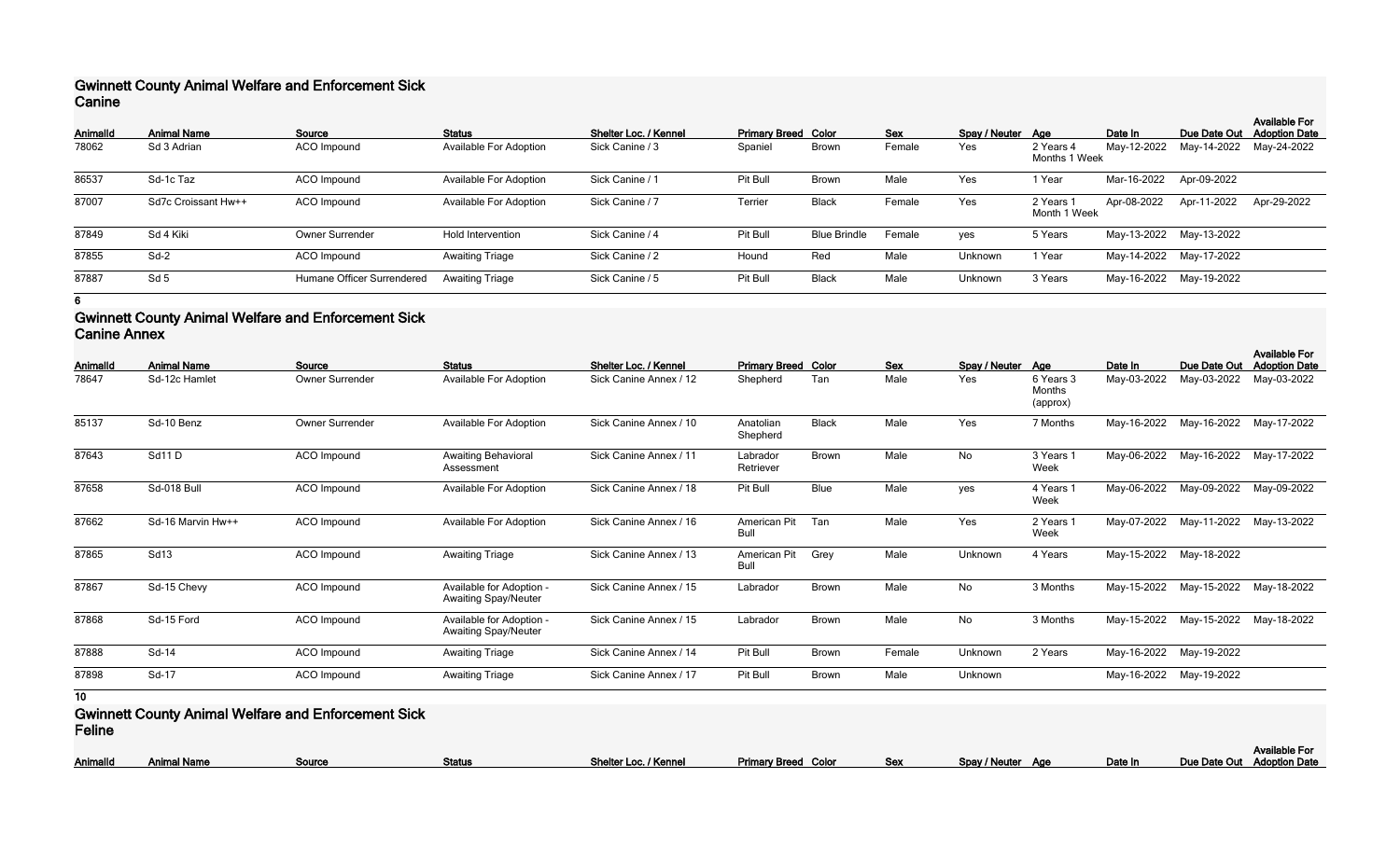| 87269 | Sf-76 Smartie        | ACO Impound     | Awaiting Vet Exam / Health<br>Check | Sick Feline / 76 | <b>Domestic Short Black</b><br>Hair      | Male   | No      | 7 Weeks  | Apr-21-2022 Apr-21-2022 |                         |
|-------|----------------------|-----------------|-------------------------------------|------------------|------------------------------------------|--------|---------|----------|-------------------------|-------------------------|
| 87270 | Sf-76 Spree          | ACO Impound     | Awaiting Vet Exam / Health<br>Check | Sick Feline / 76 | <b>Domestic Short Tabby</b><br>Hair      | Male   | No      | 7 Weeks  | Apr-21-2022             | Apr-21-2022             |
| 87440 | Sf-44 Razzles        | ACO Impound     | Awaiting Vet Exam / Health<br>Check | Sick Feline / 44 | <b>Domestic Short Grey</b><br>Hair       | Female | No      | 10 Weeks | Apr-28-2022             | Apr-28-2022             |
| 87530 | Sf-8 Cookies N Cream | ACO Impound     | Awaiting Vet Exam / Health<br>Check | Sick Feline / 8  | Domestic Short Brown Tabby<br>Hair       | Female | No      | 9 Weeks  |                         | May-02-2022 May-02-2022 |
| 87531 | Sf-8 Karamel Sutra   | ACO Impound     | Awaiting Vet Exam / Health<br>Check | Sick Feline / 8  | Domestic Short Grey Tabby<br>Hair        | Female | No      | 9 Weeks  |                         | May-02-2022 May-02-2022 |
| 87606 | Sf-26 Velma          | Owner Surrender | Awaiting Vet Exam / Health<br>Check | Sick Feline / 26 | Domestic Short Grey Tabby<br>Hair        | Female | Unknown | Young    |                         | May-04-2022 May-04-2022 |
| 87701 | Sf-22 Tater Tot      | ACO Impound     | Awaiting Vet Exam / Health<br>Check | Sick Feline / 22 | <b>Domestic Short Buff</b><br>Hair       | Male   | No      | 5 Weeks  |                         | May-09-2022 May-09-2022 |
| 87702 | Sf-22 Hot Sauce      | ACO Impound     | Awaiting Vet Exam / Health<br>Check | Sick Feline / 22 | Domestic Short Orange Tabby Male<br>Hair |        | No      | 5 Weeks  |                         | May-09-2022 May-09-2022 |
| 87703 | Sf-22 Butter Bean    | ACO Impound     | Awaiting Vet Exam / Health<br>Check | Sick Feline / 22 | <b>Domestic Short Buff</b><br>Hair       | Male   | No      | 5 Weeks  |                         | May-09-2022 May-09-2022 |
| 87704 | Sf-22 Tartar Sauce   | ACO Impound     | Awaiting Vet Exam / Health<br>Check | Sick Feline / 22 | Domestic Short Orange Tabby Male<br>Hair |        | No      | 5 Weeks  |                         | May-09-2022 May-09-2022 |
| 87705 | Sf-22 Apple Sauce    | ACO Impound     | Awaiting Vet Exam / Health<br>Check | Sick Feline / 22 | Domestic Short Brown Tabby<br>Hair       | Male   | No      | 5 Weeks  |                         | May-09-2022 May-09-2022 |
| 87783 | Sf 46 Ares           | ACO Impound     | Awaiting Vet Exam / Health<br>Check | Sick Feline / 46 | Domestic Short Orange Tabby Male<br>Hair |        | No      | 3 Weeks  |                         | May-11-2022 May-11-2022 |
| 87784 | Sf 46 Atlas          | ACO Impound     | Awaiting Vet Exam / Health<br>Check | Sick Feline / 46 | <b>Domestic Short Black</b><br>Hair      | Male   | No      | 3 Weeks  |                         | May-11-2022 May-11-2022 |
| 87785 | Sf 48 Hera           | ACO Impound     | Awaiting Vet Exam / Health<br>Check | Sick Feline / 48 | <b>Domestic Short Grey</b><br>Hair       | Female | No      | 4 Weeks  |                         | May-11-2022 May-11-2022 |
| 87786 | Sf 48 Apollo         | ACO Impound     | Awaiting Vet Exam / Health<br>Check | Sick Feline / 48 | <b>Domestic Short Black</b><br>Hair      | Male   | No      | 4 Weeks  |                         | May-11-2022 May-11-2022 |
| 87791 | Sf 42 Hermes         | ACO Impound     | Awaiting Vet Exam / Health<br>Check | Sick Feline / 42 | <b>Domestic Short Black</b><br>Hair      | Male   | No      | 4 Weeks  |                         | May-11-2022 May-11-2022 |
| 87792 | Sf 42 Rhea           | ACO Impound     | Awaiting Vet Exam / Health<br>Check | Sick Feline / 42 | <b>Domestic Short Black</b><br>Hair      | Female | No      | 4 Weeks  |                         | May-11-2022 May-11-2022 |
| 87810 | Sf-48 Zeus           | ACO Impound     | Awaiting Vet Exam / Health<br>Check | Sick Feline / 48 | <b>Black</b><br>Domestic<br>Longhair     | Male   | No      | 4 Weeks  |                         | May-12-2022 May-12-2022 |
| 87845 | Nf-9 Aphrodite       | ACO Impound     | Awaiting Vet Exam / Health<br>Check | Sick Feline / 9  | <b>Domestic Short White</b><br>Hair      | Female | No      | 5 Weeks  |                         | May-13-2022 May-13-2022 |
| 87846 | Nf-9 Artemis         | ACO Impound     | Awaiting Vet Exam / Health<br>Check | Sick Feline / 9  | <b>Domestic Short Black</b><br>Hair      | Male   | No      | 5 Weeks  |                         | May-13-2022 May-13-2022 |
| 87847 | Nf-9 Athena          | ACO Impound     | Awaiting Vet Exam / Health<br>Check | Sick Feline / 9  | Domestic Short Brown Tabby<br>Hair       | Female | No      | 5 Weeks  |                         | May-13-2022 May-15-2022 |
| 87890 | Sf-12 lvy            | ACO Impound     | Awaiting Vet Exam / Health<br>Check | Sick Feline / 12 | <b>Domestic Short Calico</b><br>Hair     | Female | No      | 6 Weeks  |                         | May-16-2022 May-16-2022 |